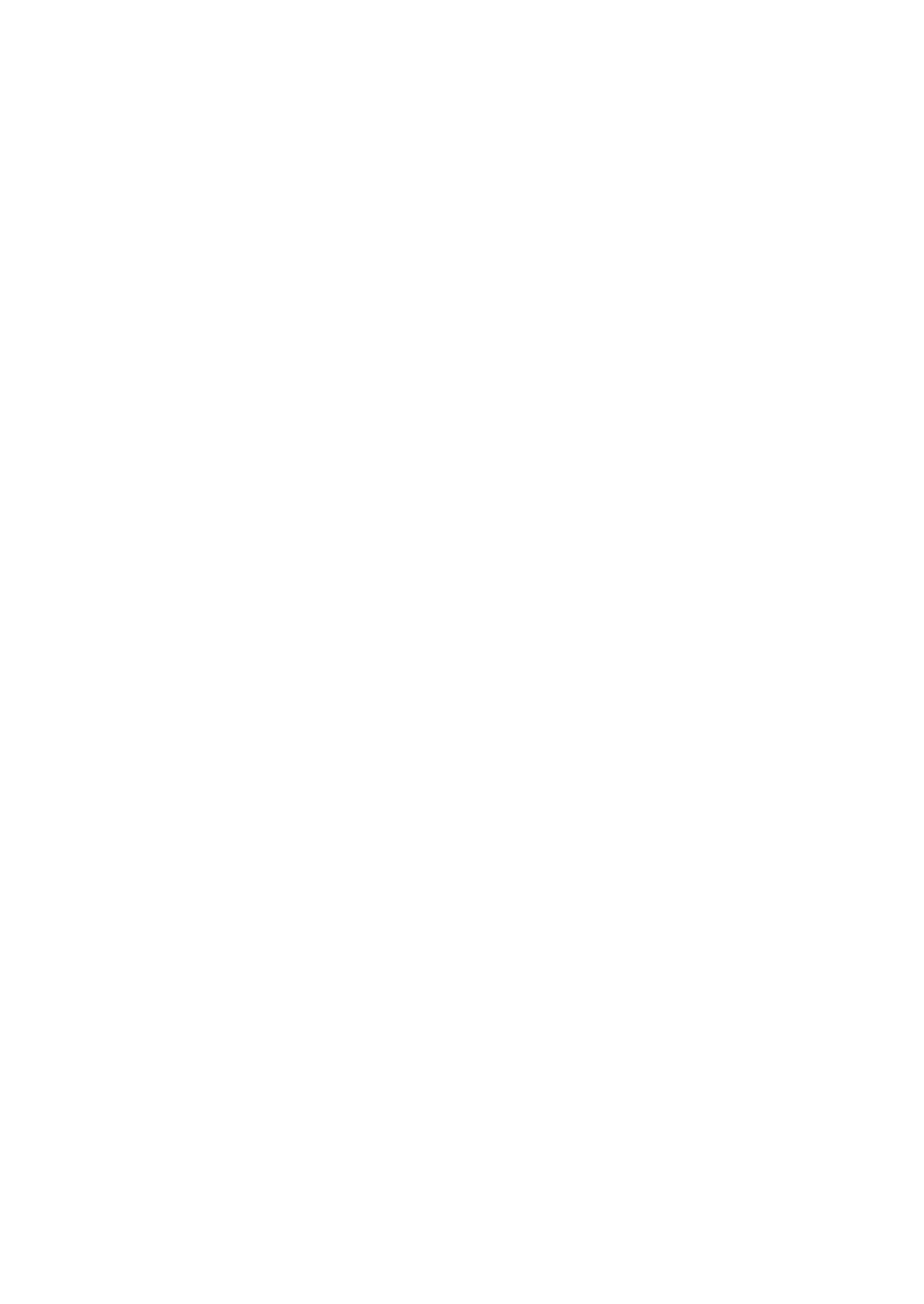# **Contents, Inhalt, Contenu, Contenuto**

| CONNECTING THE LINDY VGA CONVERTER TO GRAPHIC VIDEO OUTPUT5 |  |
|-------------------------------------------------------------|--|
| CONNECTING THE LINDY VGA CONVERTER TO A COMPUTER MONITOR5   |  |
|                                                             |  |
|                                                             |  |
|                                                             |  |
|                                                             |  |
|                                                             |  |

|                                                                        | ENGLISH |
|------------------------------------------------------------------------|---------|
|                                                                        |         |
| CONNECTING THE LINDY VGA CONVERTER TO A COMPUTER MONITOR5              |         |
|                                                                        |         |
|                                                                        |         |
|                                                                        |         |
|                                                                        |         |
|                                                                        |         |
|                                                                        |         |
|                                                                        |         |
|                                                                        |         |
|                                                                        |         |
|                                                                        |         |
|                                                                        |         |
|                                                                        | DEUTSCH |
|                                                                        |         |
| LINDY VGA CONVERTER LITE ANSCHLÜSSE & BEDIENTASTEN11                   |         |
|                                                                        |         |
|                                                                        |         |
| ANSCHLUB DES LINDY VGA CONVERTER LITE AN FERNSEHER UND VIDEORECORDER12 |         |
|                                                                        |         |
|                                                                        |         |
|                                                                        |         |
|                                                                        |         |
|                                                                        |         |
|                                                                        |         |
|                                                                        |         |
|                                                                        |         |
|                                                                        |         |
| © LINDY ELECTRONICS LTD<br>Contents, Inhalt, Contenu, Contenuto        | Page i  |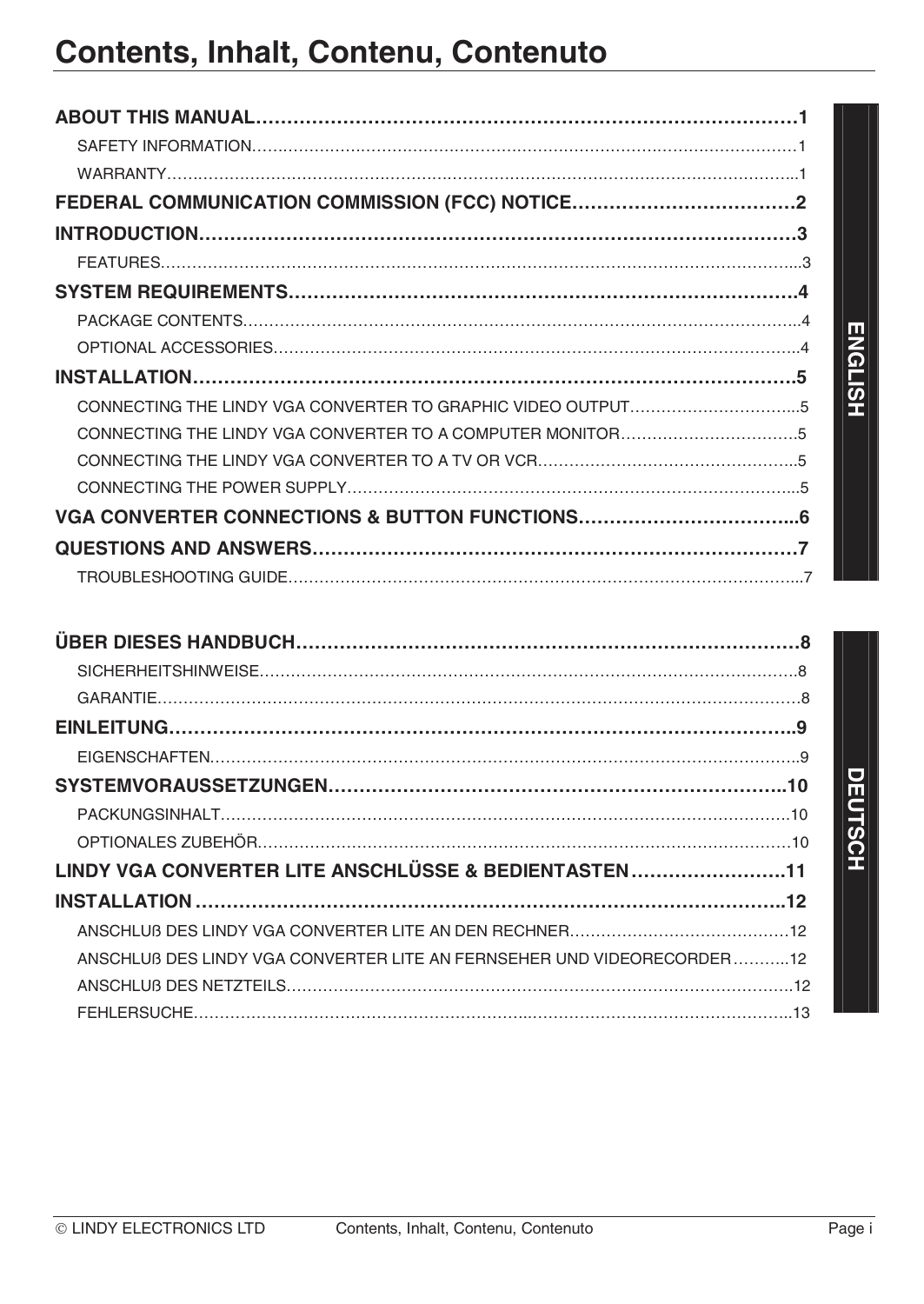| CONNEXION DU VGA CONVERTER LITE A UN MAGNETOSCOPE OU UN TELEVISEUR18 |  |
|----------------------------------------------------------------------|--|
|                                                                      |  |
|                                                                      |  |
|                                                                      |  |
|                                                                      |  |

|         |                                                                        | <b>ITALIANO</b>         |
|---------|------------------------------------------------------------------------|-------------------------|
|         |                                                                        |                         |
|         | COLLEGAMENTO DEL LINDY VGA CONVERTER LITE AD UN MONITOR DEL COMPUTER24 |                         |
|         | COLLEGAMENTO DEL LINDY VGA CONVERTER LITE AD UN TELEVISORE O VCR24     |                         |
|         |                                                                        |                         |
|         |                                                                        |                         |
|         |                                                                        |                         |
|         |                                                                        |                         |
|         |                                                                        |                         |
|         |                                                                        |                         |
|         |                                                                        |                         |
|         |                                                                        |                         |
|         |                                                                        |                         |
|         |                                                                        |                         |
|         |                                                                        |                         |
| Page ii | Contents, Inhalt, Contenu, Contenuto                                   | © LINDY ELECTRONICS LTD |

# **FRANÇAIS FRANÇAIS**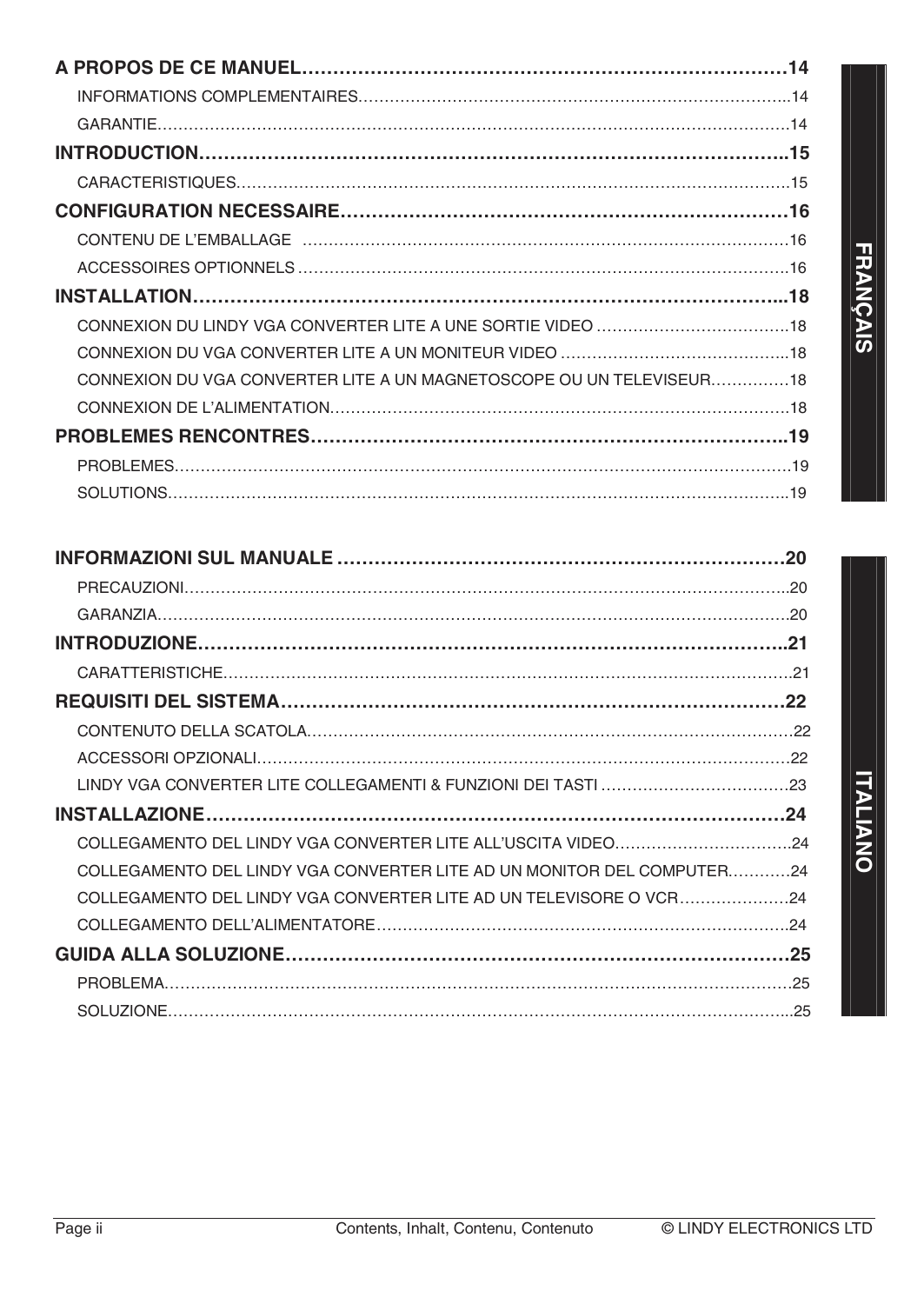# **About this manual**

LINDY VGA Converter Lite - Installation and Use First Edition (Sep 2000)

LINDY VGA Converter Lite – LINDY Art.No. 32 565

© 2000 LINDY Electronics Ltd.

All rights reserved. Whilst every precaution has been taken in the preparation of this manual, LINDY Electronics Ltd assumes no responsibility for errors or omissions. Neither is any liability assumed for damages resulting from the use of the information contained herein. We reserve the right to change the specifications, functions and circuitry of the product without notice. All trademarks acknowledged.

# **Safety information**

- For use in dry, oil free indoor environments only.
- Warning live parts contained within power adapter.
- No user serviceable parts within power adapter do not dismantle.
- Plug the power adapter into a socket outlet close to the LINDY VGA Converter Lite.
- Do not use power adapter if power adapter case becomes damaged, cracked or broken or if you suspect that it is not operating properly.

## **Warranty**

LINDY Electronics Ltd warrants that this product shall be free from defects in workmanship and materials for a period of one year from the date of original purchase. If the product should fail to operate correctly in normal use during the warranty period, LINDY will replace or repair it free of charge. No liability can be accepted for damage due to misuse or circumstances outside LINDY's control. Also LINDY will not be responsible for any loss, damage or injury arising directly or indirectly from the use of this product. LINDY's total liability under the terms of this warranty shall in all circumstances be limited to the replacement value of this product.

If any difficulty is experienced in the installation or use of this product that you are unable to resolve, please contact your supplier.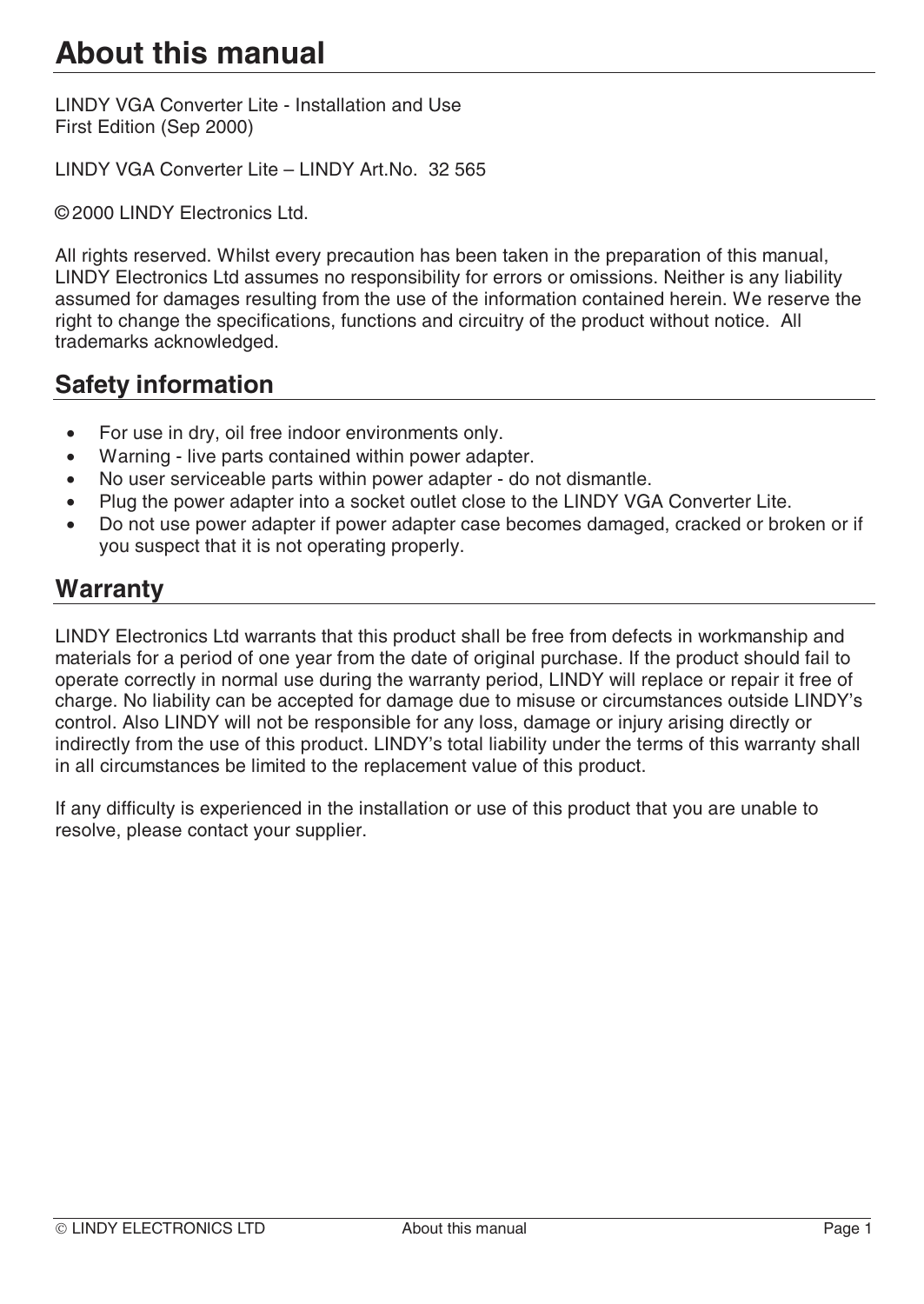# **Federal Communication Commission (FCC) Notice**

This equipment has been tested and found to comply with the limits of a Class B digital device, pursuant to Part 15 of the FCC Rules. These limits are designed to provide reasonable protection against harmful interference in a residential installation. This equipment generates, uses and can radiate radio frequency energy and, if not installed and used in accordance with the instructions, may cause harmful interference to radio communications. However, there is no guarantee that the interference will not occur in particular installations. If this equipment does cause harmful interference to radio or television reception, which can be determined by turning the equipment off and on, the user is encouraged to try to correct the interference by one or more of following measures:

- Reorient or relocate the receiving antenna.
- Increase the separation between the equipment and receiver.
- Connect the equipment into an outlet on a circuit different from what the receiver is connected
- Consult an experienced radio TV technician for help.

#### CAUTIONS:

The change or modifications not expressly approved by the party responsible for compliance could void the user's authority to operate the equipment.

Shielded interface cables and AC power adapter, if any, must be used in order to comply with the emission limits.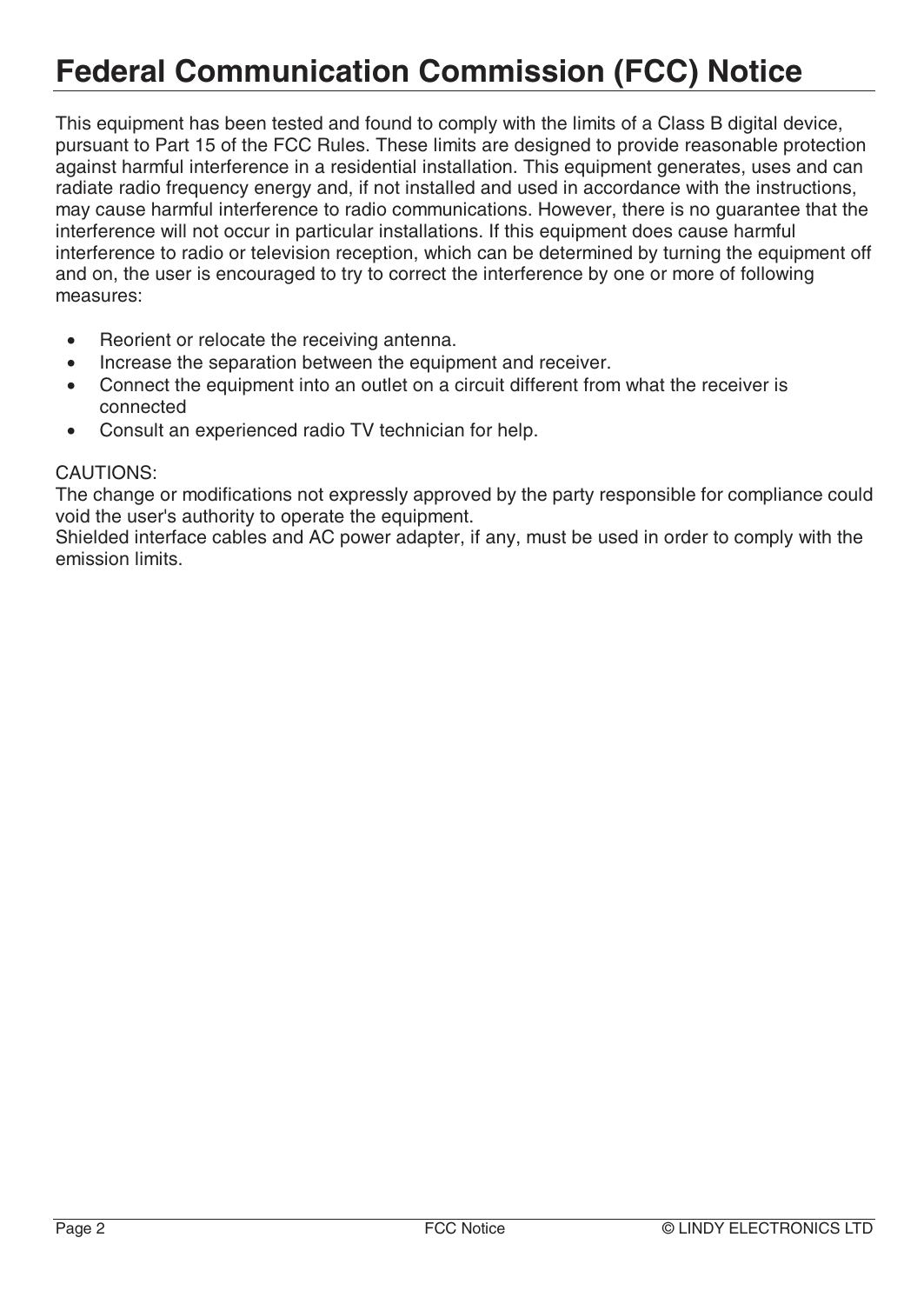# **Introduction**

The LINDY VGA Converter Lite is a computer graphic to TV video converter. Applications include playing games, watching DVD from your PC and basic presentations.

# **Features**

- Plug and Play no software required
- Extremely compact size for complete portability
- NTSC and PAL systems compliant
- SECAM system supported through RGB to Scart output on PAL system
- Excellent support for DVD and CDi
- Supports multi-standard computer systems IBM, Mac and more.
- Supports multiple resolutions
	- VGA 640 x 480 true colour
	- VGA 800 x 600 true colour
	- VGA 1024 x 768 true colour
	- VGA 1280 x 1024 true colour
- Flicker reduction technology
- Composite Video, S-VHS, and RGB Scart with sound cable output (for PAL & SECAM systems only)
- Simultaneous display on both PC monitor and TV screen
- Zoom and Pan function
- Underscan/Overscan (in 640 x 480 resolution only)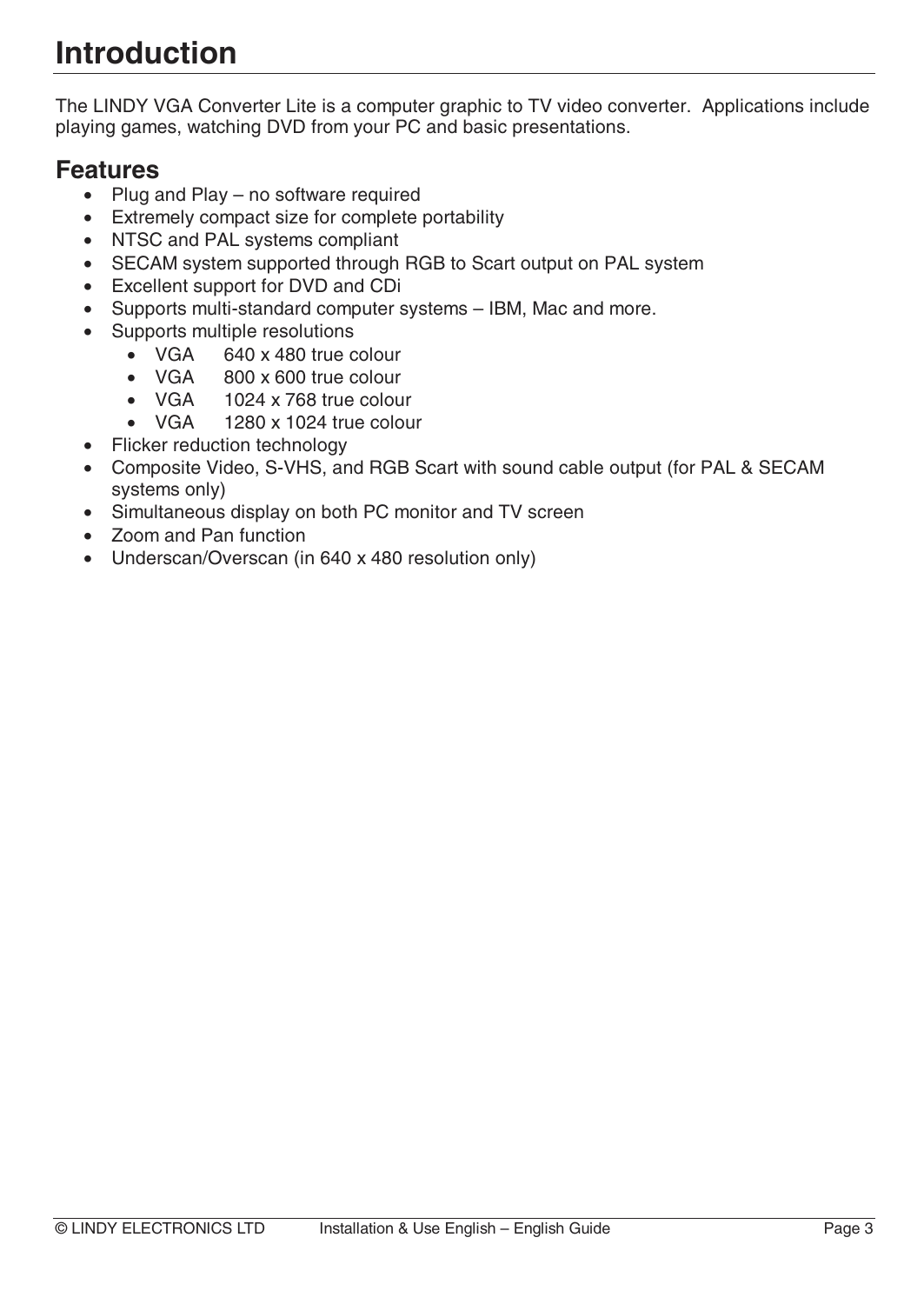# **System Requirements**

- Any 286 or higher model of IBM PC/AT compatible computer with a VGA graphics card
- Any Apple Macintosh computer with video output. Optional adapters may be required
- PAL TV with Composite, S-VHS or RGB SCART with sound cable

## **Package Contents**

- **LINDY VGA Converter Lite**
- Operational manual (this manual)
- AC-DC Power adapter
- VGA to LINDY VGA Converter Lite Y-cable
- □ Composite video cable
- □ S-VHS video cable
- □ RGB to SCART video cable with audio support (PAL systems only)

## **Optional Accessories**

- Switchable Mac computer to PC video adapter
- □ PC video to Mac monitor adapter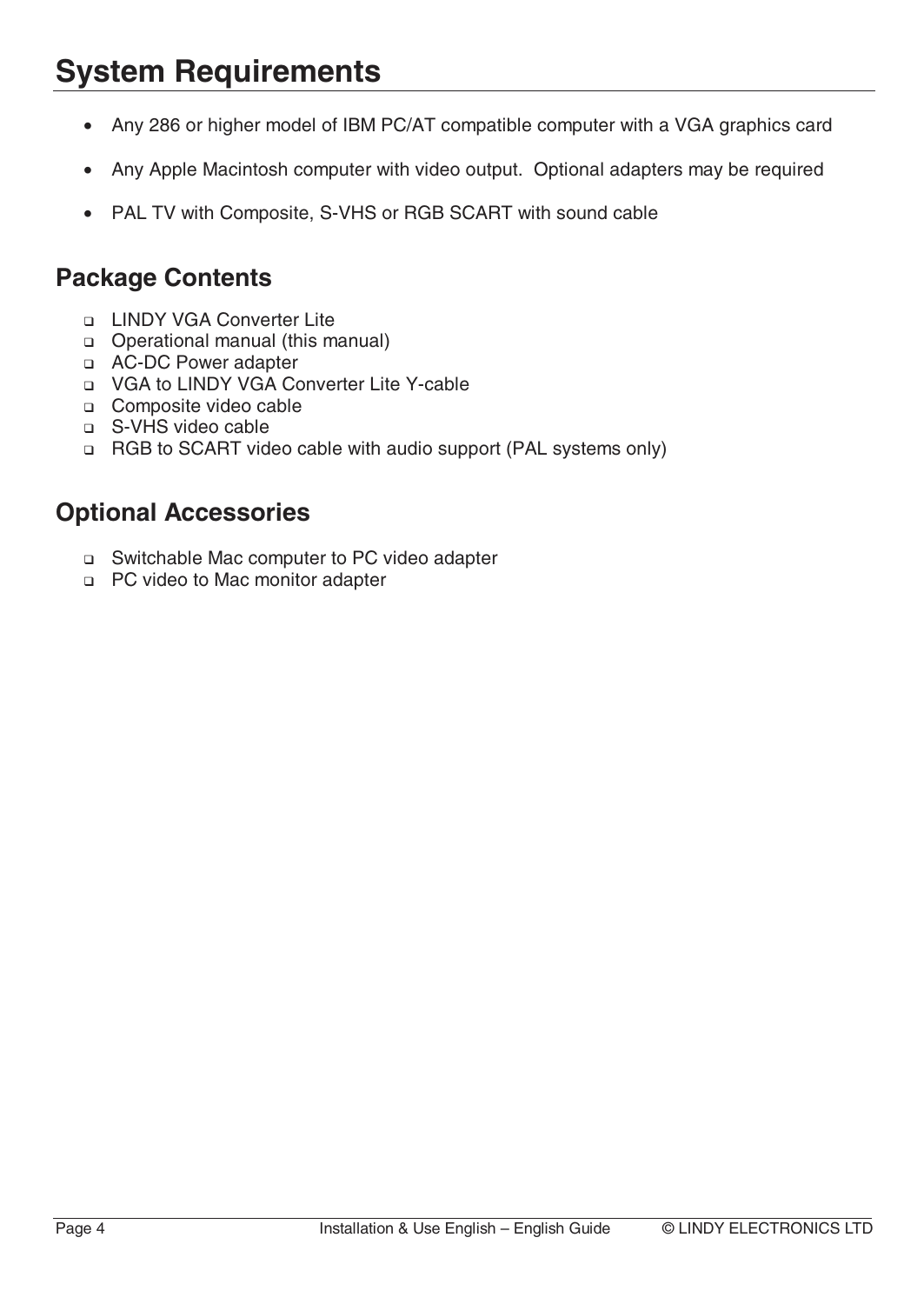# **Connecting the LINDY VGA Converter to graphic video output**

- ♦ Turn off your computer and its peripherals
- ♦ Place the LINDY VGA Converter Lite next to your computer
- ♦ Connect the VGA Graphic output on your computer to the LINDY VGA Converter Lite
- ♦ Plug the end of the Y-cable marked "VGA CARD" into you computers PC Graphic output.
- ♦ Plug the end of the Y-cable marked "ENCODER" into the VGA Converter Lite

# **Connecting the LINDY VGA Converter to a computer monitor**

♦ Connect the computer monitor to the LINDY VGA Converter Lite Y-cable connector marked "MONITOR"

### **For Macintosh:**

An optional PC to Mac adapter may be required with some models of Macintosh monitors.

### **Special Note for Laptop users**

Some notebooks or laptops with LCD display screens can't support simultaneous LCD and external monitor display; you should switch the display to external monitor port. Please check your computer documentation regarding how to enable the external monitor port.

# **Connecting the LINDY VGA Converter to a TV or VCR**

## ♦ **Composite Video to TV**

Connect one end of the Composite video cable into the LINDY VGA Converter Lite. Composite Video connector and the other end into the Video input port on the TV.

## ♦ **S-VHS to TV**

Plug one end of the S-VHS cable into the LINDY VGA Converter Lite S-VHS connector and the other end into the S-VHS input port on the TV.

## ♦ **RGB SCART Video to TV**

If you want to use special equipment that requires RGB SCART video output, connect the RGB SCART cable to the RGB SCART Video Out connector.

## ♦ **For VCR**

If you want to use a VCR with a TV, connect one end of the Composite video cable to the Composite Video connector on the LINDY VGA Converter Lite and the other end to the Video input port of the VCR. You can use the S-VHS connector for better quality if your VCR supports S-VHS. Also you can connect the VCR video output to a TV for video monitoring.

# **Connecting the Power Supply**

Connect one end of the power supply adapter to the power jack on the LINDY VGA Converter Lite and the other end into a power source.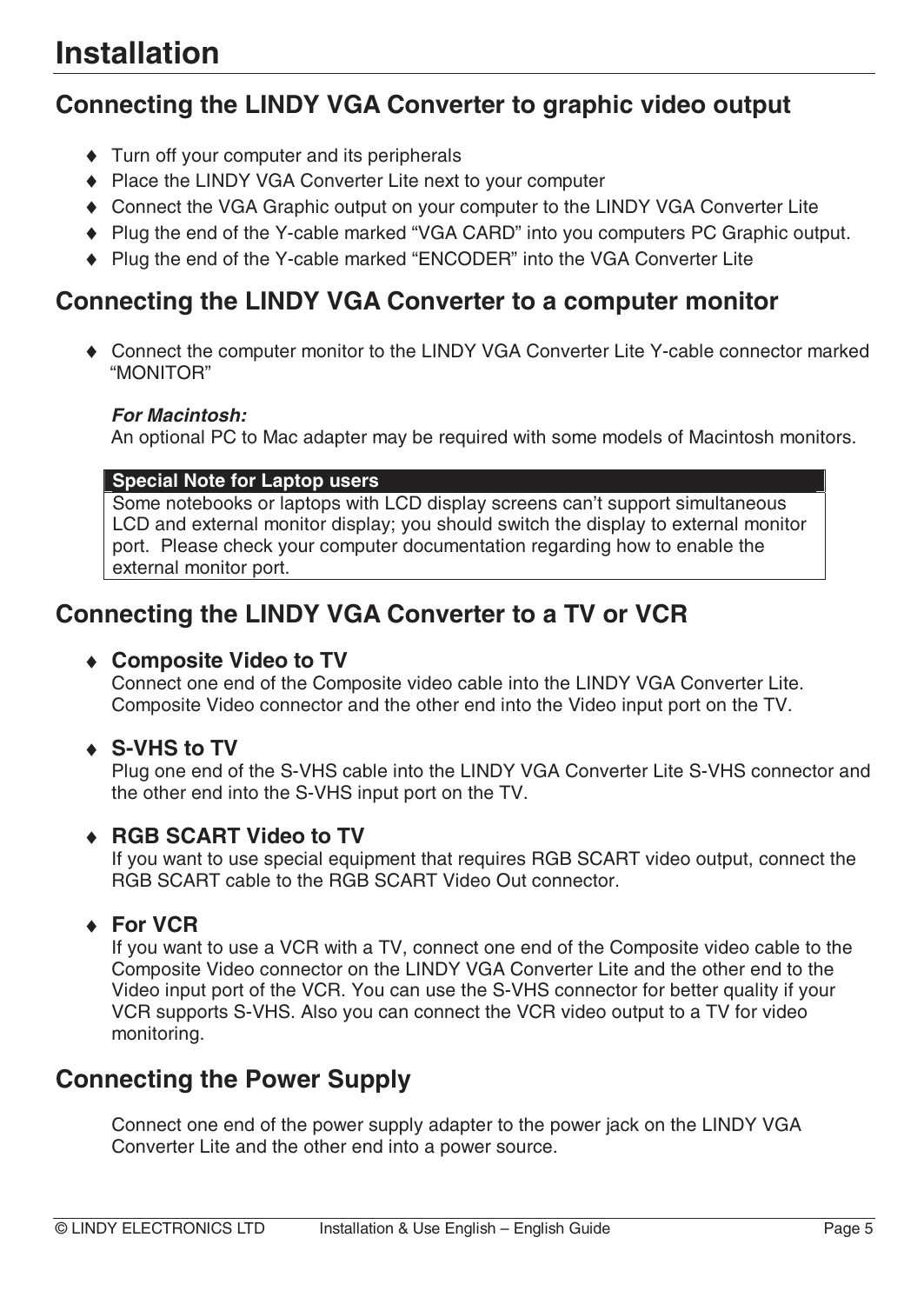# **VGA Converter Connections & Button Functions**



| <b>RESET</b>          | <b>Reset TV display</b>                          |
|-----------------------|--------------------------------------------------|
| <b>VGA</b>            | VGA output to VGA monitor and input from         |
|                       | the VGA card using the Y-cable in the LINDY      |
|                       | VGA Converter Lite package                       |
| DC <sub>5V</sub>      | Power supply jack, DC input 5V 700mA             |
| C.V.                  | Composite video output to TV                     |
| S-VHS                 | S-VHS video output to TV                         |
| <b>SCART</b>          | RGB SCART output for TV (PAL system)             |
| <b>SIZE</b>           | TV display size (640x480 resolution only)        |
| <b>SHARPNESS</b>      | TV sharpness display                             |
| <b>SIZE/PICTURE</b>   | To change the Size of the display, switch to     |
| <b>SWITCH SETTING</b> | Size and use the H-Size & V-Size buttons.        |
|                       | To adjust the Picture, switch to Picture and     |
|                       | use the Bright & Flicker buttons.                |
| <b>ZOOM</b>           | Zoom in and Zoom out                             |
| <b>DIRECTION</b>      | Move TV display and PAN Zoom around in           |
|                       | four directions                                  |
| H-SIZE/BRIGHT         | Change H - Size or TV bright control             |
|                       | V - SIZE/FLICKER Change V - Size or Flicker Mode |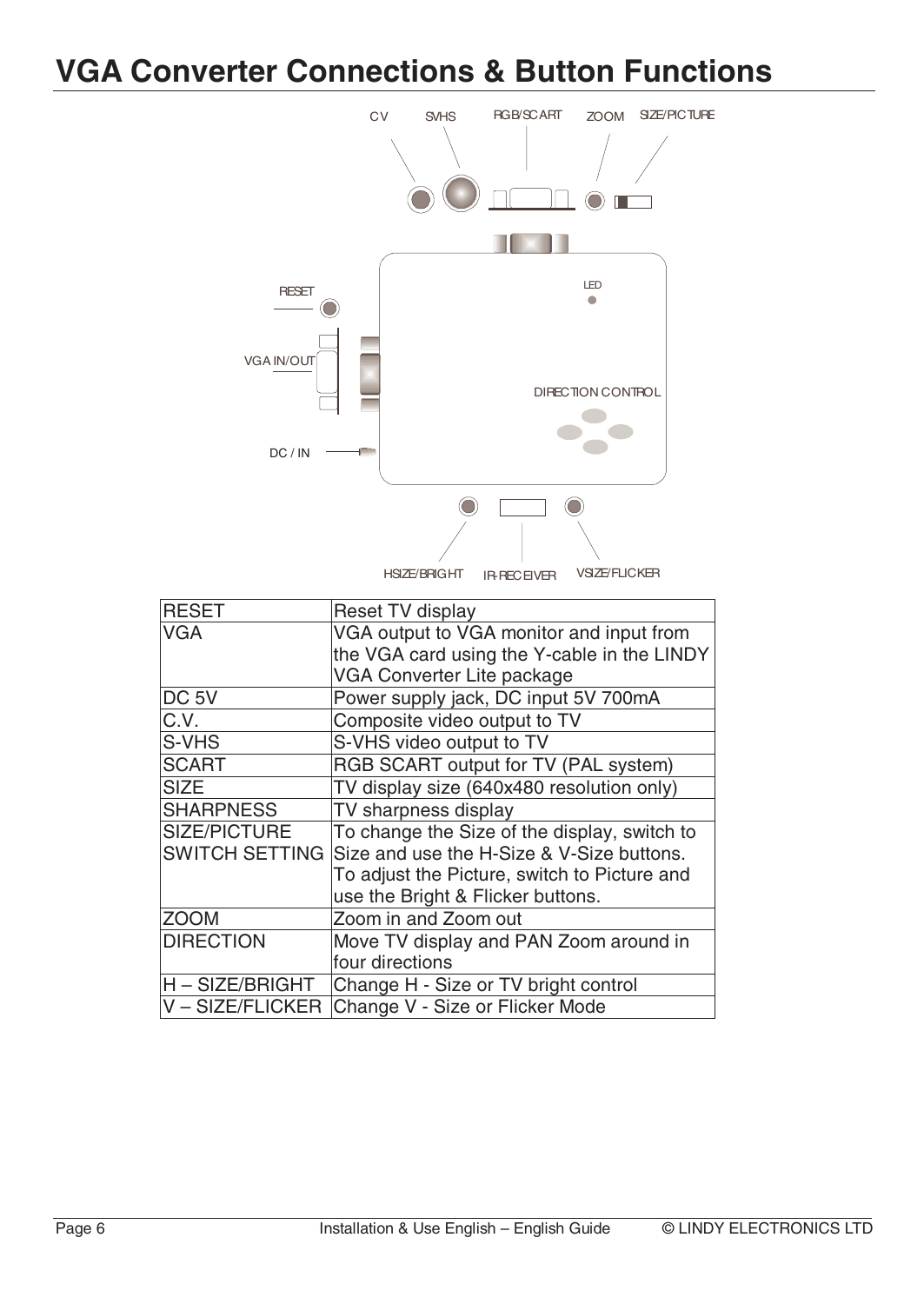# **Troubleshooting Guide…**

Here are some helpful hints to diagnose problems that you may have with your LINDY VGA Converter Lite. Most of the problems can be corrected with little effort.

| <b>Problem</b>                                                                       | <b>Solution</b>                                                                                                                                                                                                                                                                                                                                                                                                                                                              |
|--------------------------------------------------------------------------------------|------------------------------------------------------------------------------------------------------------------------------------------------------------------------------------------------------------------------------------------------------------------------------------------------------------------------------------------------------------------------------------------------------------------------------------------------------------------------------|
| No display on the<br>television when using<br>the LINDY VGA<br><b>Connector Lite</b> | Check all the connections again as shown in the manual.<br>۰<br>Check to see if the LINDY VGA Converter Lite power is ON.<br>$\bullet$<br>Verify that the correct AV channel is selected. Some modern<br>TV's have several AV channels.<br>For Notebook users please switch your Notebook to external<br>$\bullet$<br>monitor display mode<br>• As specified by IBM, some systems may require that the<br>monitor is present and connected when the system is powered<br>up. |
| TV picture is distorted                                                              | Make sure that all the cables are well connected.<br>$\bullet$<br>Make sure that FREEZE is set to OFF while you power on the<br>$\bullet$<br><b>LINDY VGA Converter Lite</b>                                                                                                                                                                                                                                                                                                 |
| TV display in black<br>and white only                                                | Check whether your TV system (PAL or NTSC) is selected<br>٠<br>correctly.                                                                                                                                                                                                                                                                                                                                                                                                    |
| The LINDY VGA<br>Converter Lite can't<br>operate at higher<br>resolutions            | The computers refresh rate or resolution is set to high. Try<br>$\blacklozenge$<br>lowering the refresh rate first. If this fails then try lowering the<br>resolution.                                                                                                                                                                                                                                                                                                       |
| Computer graphic<br>doesn't fit the TV<br>screen                                     | Each graphic's video output is slightly different from others.<br>۰<br>Use the Direction buttons on the main unit.                                                                                                                                                                                                                                                                                                                                                           |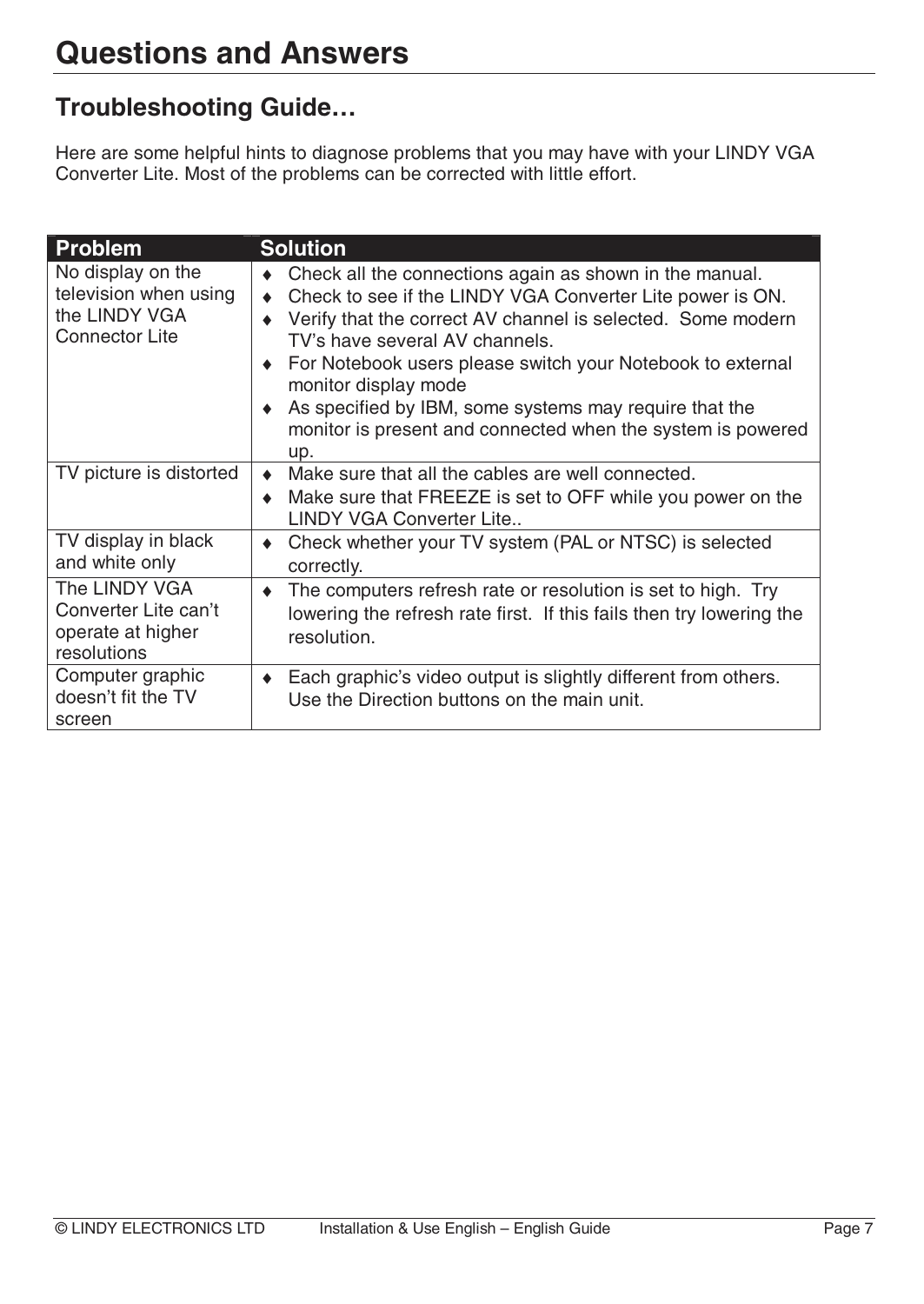# **Über dieses Handbuch**

LINDY VGA Converter Lite - Benutzerhandbuch Zweite Auflage (Sept. 2000)

LINDY VGA Converter Lite – LINDY Artikel Nummer 32 565

© 2000 LINDY Electronics Ltd., © 2000 LINDY-Elektronik GmbH, Deutschland

Alle Rechte vorbehalten. LINDY hat dieses Handbuch mit aller Sorgfalt erstellt. LINDY übernimmt jedoch keine Verantwortung für die Richtigkeit der Angaben. Ferner übernimmt LINDY auch keine Verantwortung für Folgen fehlerhafter, unsachgemäßer oder nicht dem Einsatzzweck entsprechender Benutzung. LINDY behält sich das Recht vor, Spezifikationen, Funktionen und Eigenschaften ohne besondere Mitteilung zu ändern. Alle Warenzeichen sind die Warenzeichen der jeweiligen Inhaber.

## **Sicherheitshinweise**

Nur zum Gebrauch in trockenen, ölfreien, geschlossenen Räumen.

Warnung: Das Netzteil enthält lebensgefährdende Teile. Es darf nicht geöffnet werden und enthält keine durch den Benutzer auswechselbare Teile.

Schließen Sie das Netzteil an eine Steckdose in der Nähe des LINDY VGA Converter LITE an. Falls das Gehäuse des Netzteils Schäden aufweist oder nicht mehr korrekt funktioniert, darf es auf keinen Fall weiterverwendet werden.

# **Garantie**

LINDY-Elektronik GmbH garantiert, dass der VGA Converter LITE in fehlerfreiem Zustand ausgeliefert wurde. Darauf gewährt LINDY eine Garantie von einem Jahr ab Kaufdatum. [Ab 1. Januar 2002 erhöht auf 2 Jahre.] Sollte der VGA Converter LITE innerhalb der genannten Garantiefrist nicht korrekt funktionieren oder einen Materialfehler aufweisen, so wird LINDY den VGA Converter LITE nach eigenem Ermessen kostenlos reparieren oder ersetzen, sofern der Defekt nicht auf unsachgemäßen Gebrauch oder Zerstörung durch den Anwender zurückzuführen ist.

Wenden Sie sich im Falle eines Defektes bitte immer an Ihren Fachhändler, bei dem Sie den VGA Converter LITE gekauft haben. Sollte dies nicht möglich sein, so wenden Sie sich bitte an den Support bei LINDY unter 0621/4700585 (Fax:4700530) oder per Email an support@lindy.de.

Bei Problemen bei der Inbetriebnahme wenden Sie sich bitte grundsätzlich an Ihern Fachhändler, bei dem Sie den VGA Converter LITE gekauft haben.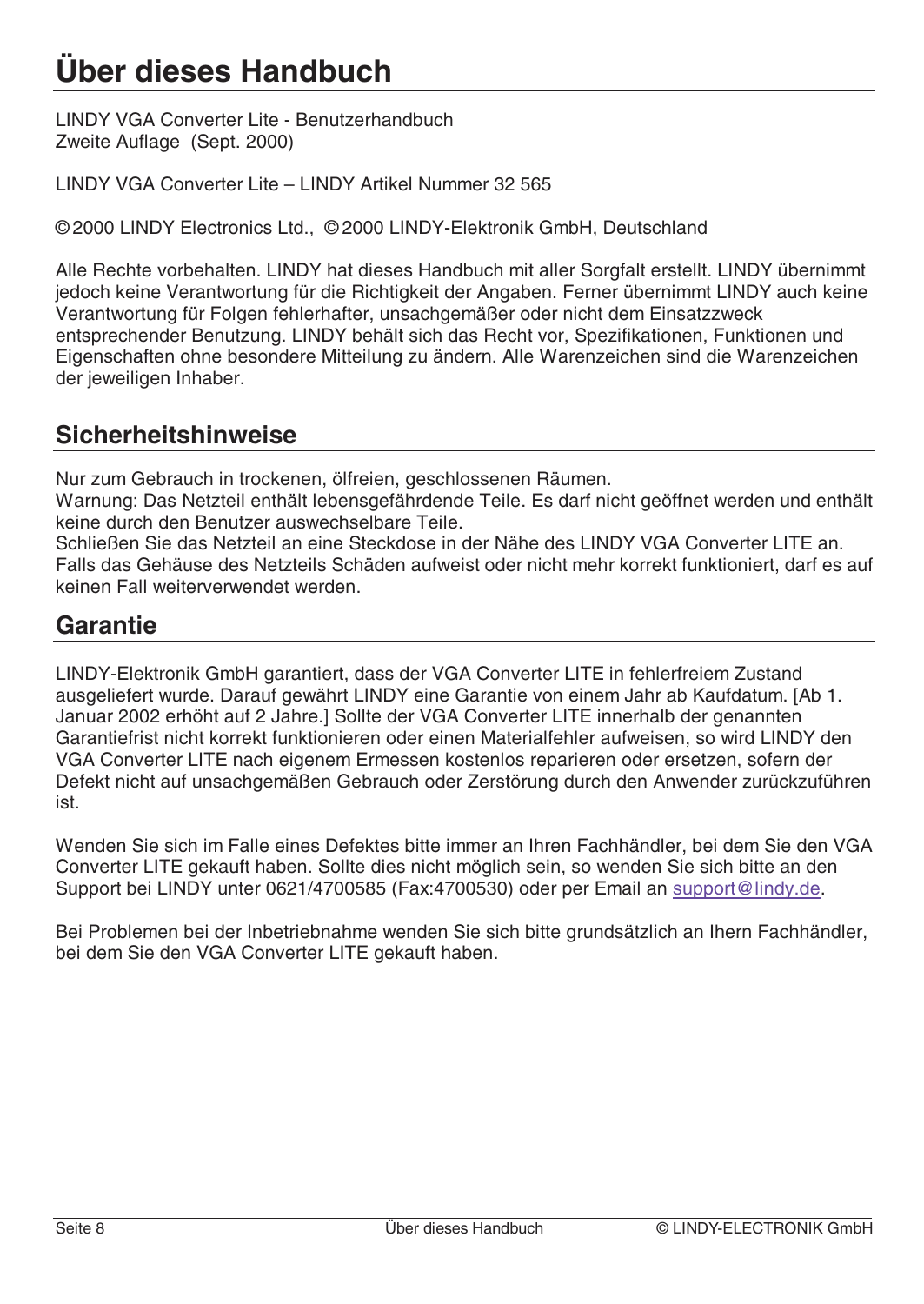# **Einleitung**

Der LINDY VGA Converter LITE ist ein Konverter, der das Monitorsignal eines Computers oder einer Spielekonsole in ein Videosignal für einen Fernseher, Videomonitor oder Videorecorder umwandelt. Der LINDY VGA Converter LITE erfüllt dabei höchste Qualitätsansprüche im nichtprofessionellen Videobereich und wurde sorgfältigst für diesen Zweck ausgewählt. Der LINDY Converter LITE ist hervorragend geeignet zur Darstellung von Textdokumenten, Datenbankdokumenten, Kalkulationstabellen wie auch PC-Spielen, DVD-Filmen und Präsentationsprogrammen.

# **Eigenschaften**

- Plug and Play es wird keine Software eingesetzt
- Extrem kompaktes Gehäuse sichert höchste Flexibilität
- NTSC und PAL System kompatibel
- SECAM Unterstützung über RGB Scart Ausgang über PAL System
- Exzellente Unterstützung von DVD und CDi
- Unterstützt unterschiedlichste Rechnerwelten IBM, Mac und andere
- Untersützt folgende Bildschirmauflösungen
	- VGA 640 x 480 True colour
		- VGA 800 x 600 True colour
		- VGA 1024 x 768 True colour
		- VGA 1280 x 1024 True colour
- Technologie zur Reduzierung des Bildflimmern
- Composite Video, S-VHS und RGB Scart Ausgänge mit Audiokabel (nur für PAL & SECAM Systeme)
- Gleichzeitige Bilddarstellung auf PC Monitor und Fernsehmonitor
- **Standbild**
- Zoom und Pan Funktion
- Underscan/Overscan (nur in der 640 x 480 Auflösung)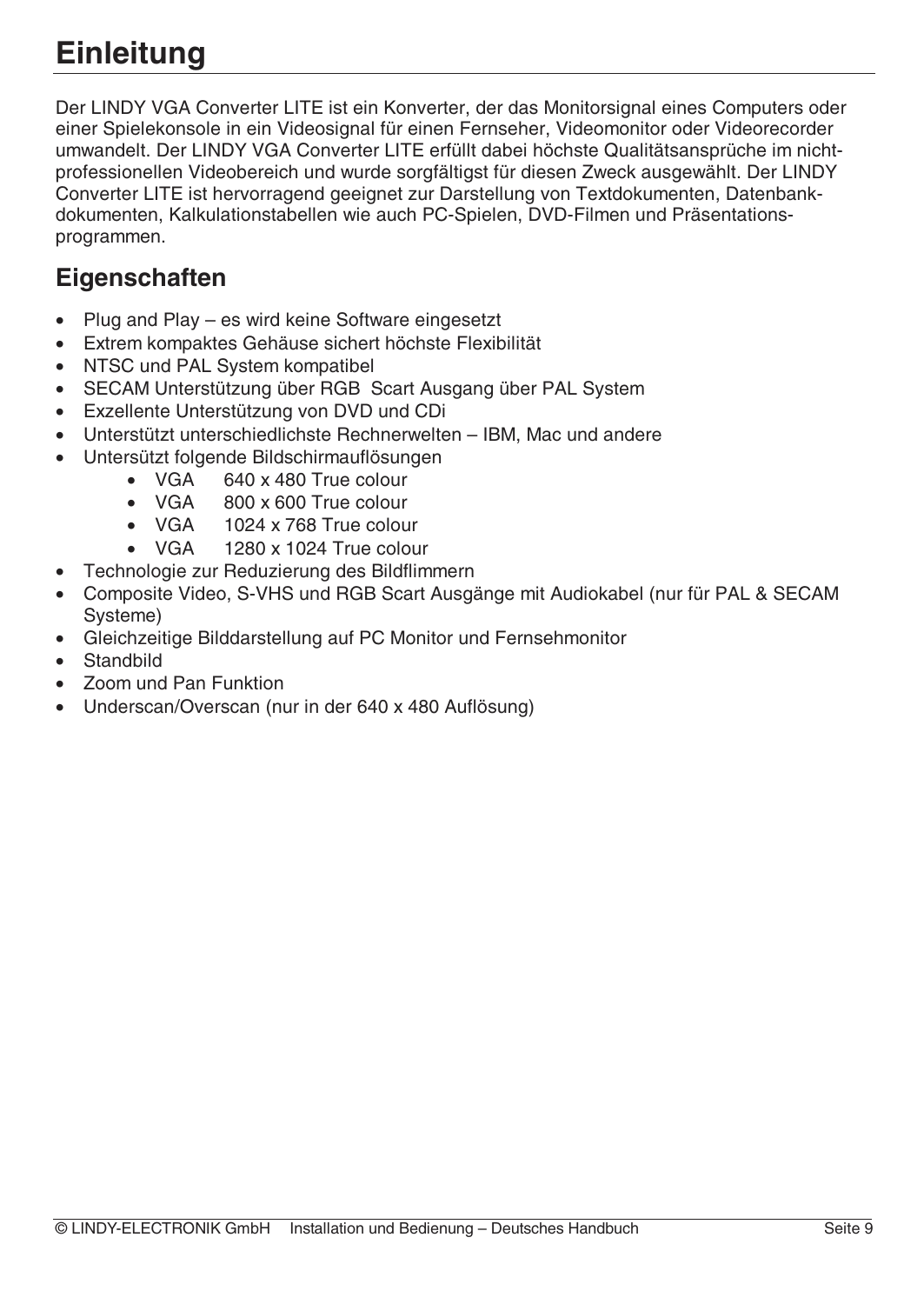# **System Voraussetzungen**

- PC mit VGA Grafikkarte ODER Spielekonsole mit VGA Ausgang ODER
- Apple Macintosh mit VGA Ausgang. Modelle mit 15 Pol Sub-D Anschluß benötigen einen Adapter.
- Fernseher, Monitor oder Videorecorder mit Composite, S-VHS oder RGB SCART Anschluß mit Audiokabel.

# **Packungsinhalt**

- LINDY VGA Converter Lite
- Dieses Handbuch
- **D** Netzteil
- Verbindungskabel VGA vom Rechner an LINDY VGA Converter LITE, Y-Kabel
- □ Composite video Kabel
- □ S-VHS video Kabel
- RGB SCART Video Kabel mit Audio Unterstützung (nur für PAL Systeme)

# **Optionales Zubehör**

□ Monitor Adapter Apple für 15-poligen Sub-D Anschluß (LINDY Art. Nr. 70168, 70149)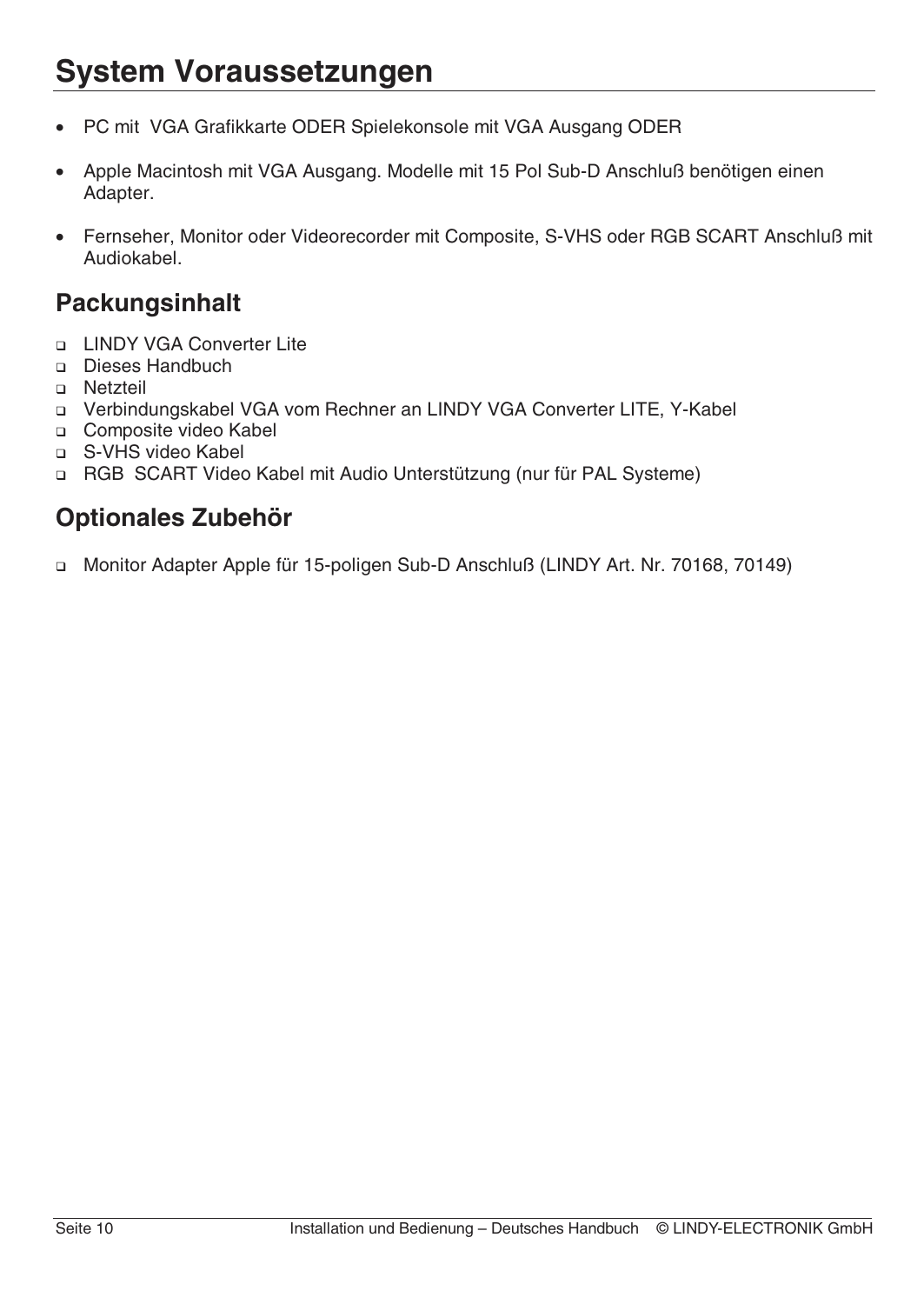# **LINDY VGA Converter Lite Anschlüsse & Bedientasten**



| <b>RESET</b>          | Reset für Anschluß des Fernsehers                                                                                       |
|-----------------------|-------------------------------------------------------------------------------------------------------------------------|
| <b>VGA</b>            | Bei Verwendung des mitgelieferten Y-Kabels:<br>VGA Ausgang an VGA Monitor und Eingang<br>von der VGA Karte des Rechners |
| DC <sub>5V</sub>      | Eingang vom Netzteil, 5V DC 700mA                                                                                       |
| C.V.                  | Composite Video Ausgang zum Fernseher                                                                                   |
| S-VHS                 | S-VHS Video Ausgang zum Fernseher                                                                                       |
| <b>SCART</b>          | RGB SCART Ausgang Fernseher (nur PAL)                                                                                   |
| <b>SIZE</b>           | Regelung der Bildgröße (nur bei 640x480)                                                                                |
| <b>SHARPNESS</b>      | Regelung der Bildschärfe                                                                                                |
| SIZE/PICTURE-         | SIZE: Zur Einstellung der Bildgröße betätigen                                                                           |
| Einstellung           | Sie die SIZE-Taste und regeln dann die                                                                                  |
|                       | horizontale und vertikale Größe mit den                                                                                 |
|                       | Tasten H-SIZE & V-SIZE.                                                                                                 |
|                       | <b>PICTURE: Zur Einstellung des Bildes</b>                                                                              |
|                       | schalten Sie um auf die PICTURE-Taste und                                                                               |
|                       | regeln dann Helligkeit und Flimmern. mit den<br><b>Tasten BRIGHT und FLICKER.</b>                                       |
| <b>ZOOM</b>           | Zoomregelung                                                                                                            |
| <b>DIRECTION</b>      | Verschieben des Bildes in vier Richtungen                                                                               |
|                       | und Zoomen in Teilbereiche                                                                                              |
| H-SIZE/BRIGHT         | Einstellen der horizontalen Bildgröße und der                                                                           |
|                       | Helligkeit                                                                                                              |
| <b>V-SIZE/FLICKER</b> | Einstellen der vertikalen Bildgröße und des                                                                             |
|                       | <b>Bildflimmerns</b>                                                                                                    |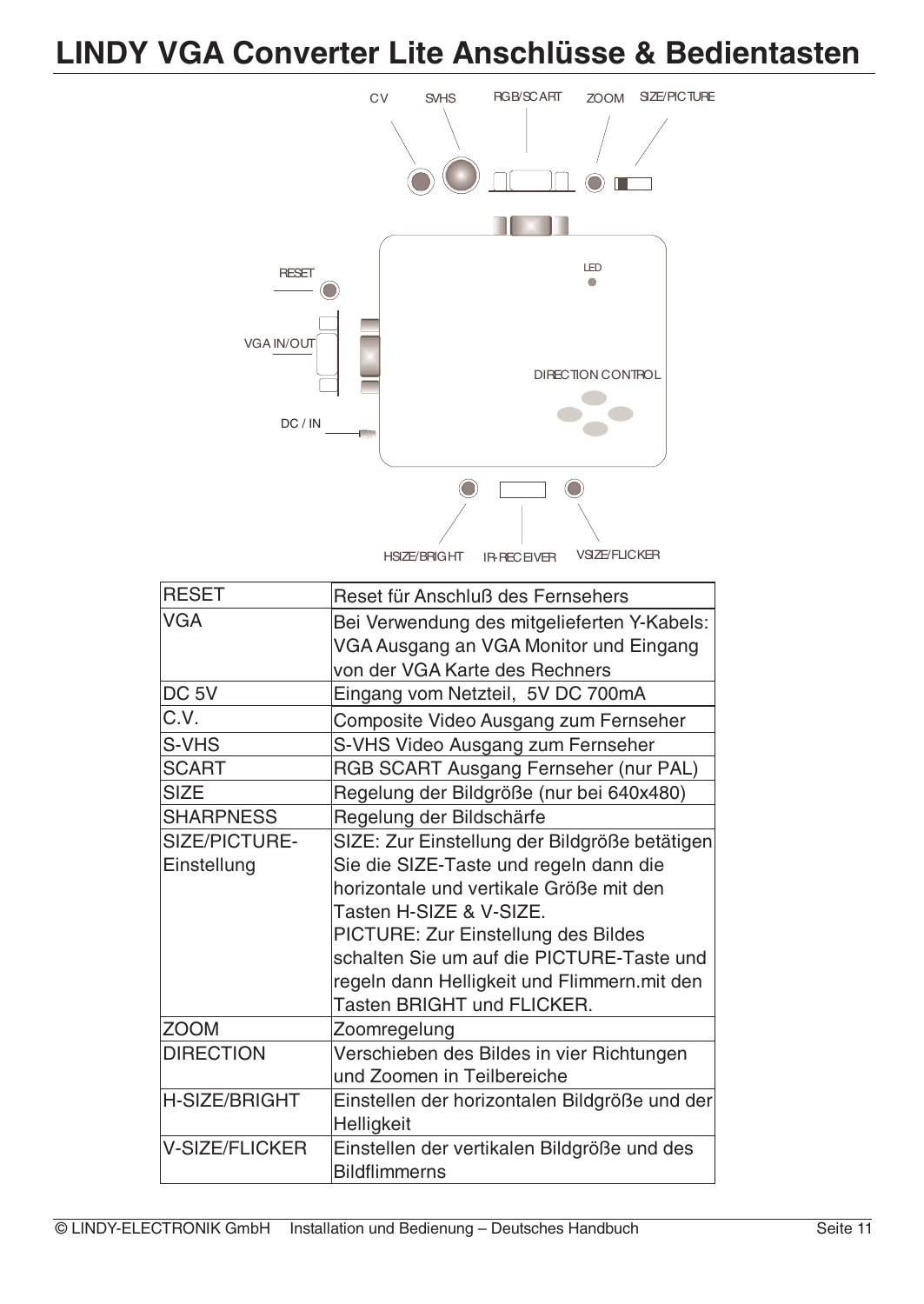# **Anschluß des LINDY VGA Converter LITE an den Rechner**

Schalten Sie den Computer und den Monitor AUS.

Stellen Sie den LINDY VGA Converter LITE in die Nähe Ihres Computers (Spielekonsole). Verbinden Sie unter Verwendung des mitgelieferten Y-Kabels den Ausgang der Grafikkarte Ihres Rechners (Spielekonsole), den VGA Eingang des LINDY VGA Converter LITE und den VGA Monitoreingang

#### **Für Macintosh mit 15 Pol Sub-D Anschluß:**

Sie benötigen hier den optionalen Apple Monitoradapter (siehe Optionales Zubehör).

#### Spezieller Hinweis für Notebook Anwender

Verschiedene Notebooks können nicht gleichzeitig ein Bild auf den VGA Ausgang und auf dem internen Display anzeigen. Sie müssen in diesem Fall ihr Notebook auf "Externen Monitor" einstellen.

## **Anschluß des LINDY VGA Converter LITE an Fernseher und Videorecorder**

### ♦ **Composite Video Anschluß an Fernseher**

Schließen Sie das Composite Video Kabel an die entsprechenden Buchsen am LINDY VGA Converter LITE und am Fernseher an.

## ♦ **S-VHS Anschluß an Fernseher**

Schließen Sie das SVHS Kabel an die entsprechenden Buchsen am LINDY VGA Converter LITE und am Fernseher an.

## ♦ **RGB SCART Anschluß an Fernseher**

Schließen Sie das SCART Kabel an die entsprechenden Buchsen am LINDY VGA Converter LITE und am Fernseher an.

### ♦ **Für Videorecorder**

Wenn Sie gleichzeitig Videorecorder und Fernseher anschließen wollen, schließen Sie den Videorecorder mit dem Composite Video oder SVHS Kabel an und schließen Sie den Fernseher mit dem SCART Kabel an. Oder schließen Sie den Videorecorder über SCART Kabel am LINDY VGA Converter LITE an und schließen Sie den Fernseher dann an den Videorecorder an.

# **Anschluß des Netzteils**

Stecken Sie das Netzteil in die Steckdose und das Anschlußkabel in den LINDY VGA Converter LITE.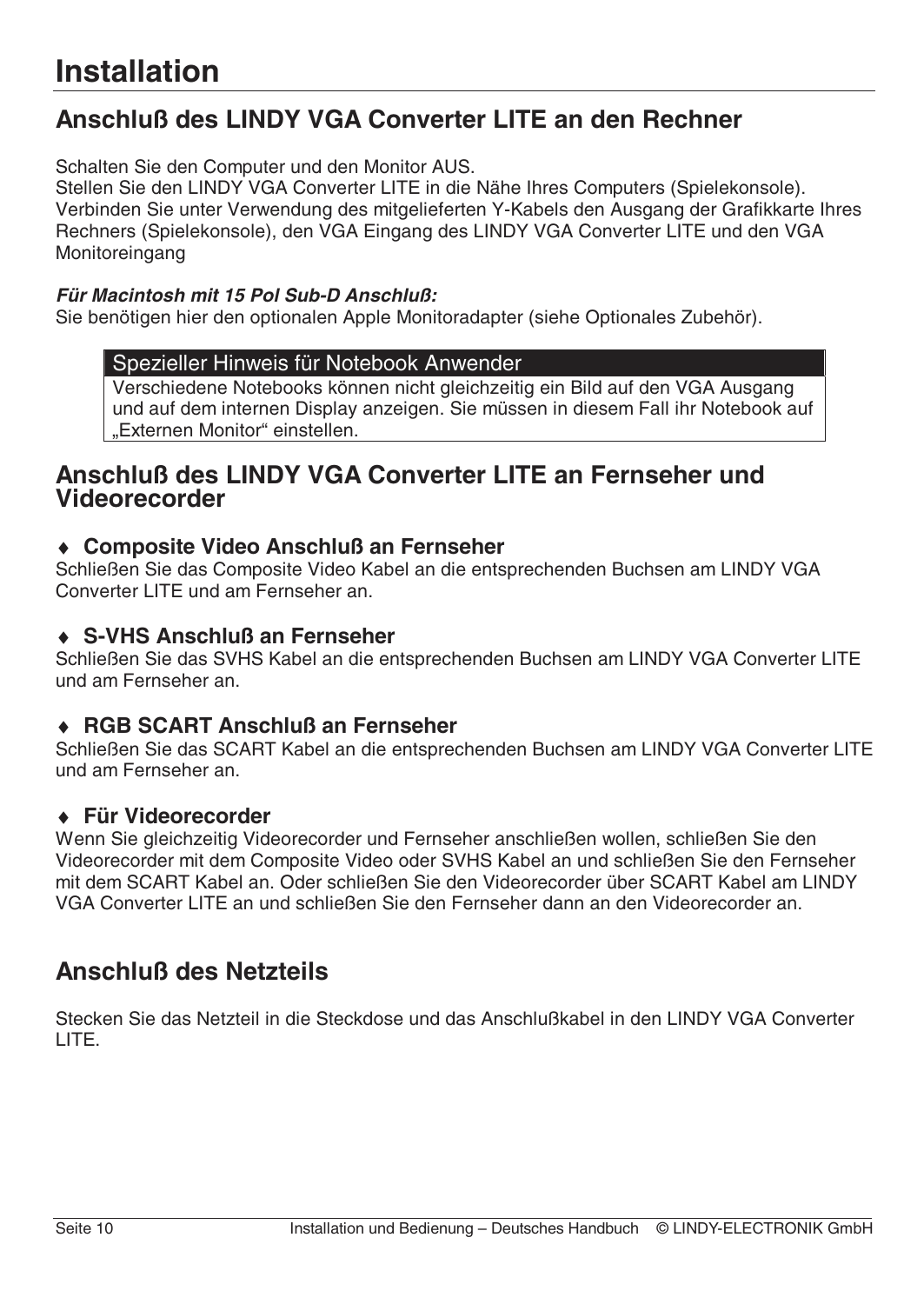# **Fehlersuche**

| <b>Problem</b>                                                                      | Lösung                                                                                                                                                                                                                                                                                                                                                                                                                                                                                                                                                                                                              |
|-------------------------------------------------------------------------------------|---------------------------------------------------------------------------------------------------------------------------------------------------------------------------------------------------------------------------------------------------------------------------------------------------------------------------------------------------------------------------------------------------------------------------------------------------------------------------------------------------------------------------------------------------------------------------------------------------------------------|
| Der Fernseher zeigt<br>kein Bild                                                    | Prüfen Sie alle Kabelverbindungen auf festen Sitz und korrekte<br>Installation nach der Beschreibung (siehe oben).<br>Prüfen Sie ob der VGA Converter LITE eingeschaltet ist.<br>٠<br>Prüfen Sie ob Ihr Fernseher auf den korrekten Eingangs-<br>anschluß eingestellt ist. Prüfen Sie dies mit dem Handbuch<br>Ihres Fernsehers.<br>Für Notebook Anwender: Sie müssen den externen VGA<br>Anschluß aktivieren. Sehen Sie im Handbuch Ihres Notebooks<br>nach.<br>Einige Rechner booten nicht ohne gleichzeitig angeschlosse-<br>٠<br>nen Monitor, Schließen Sie einen Monitor über das<br>mitgelieferte Y-Kabel an. |
| Fernsehbild ist gestört                                                             | Prüfen Sie alle Kabelverbindungen auf festen Sitz und korrekte<br>$\blacklozenge$<br>Installation nach der Beschreibung (siehe oben).<br>Stellen Sie sicher, daß der FREEZE (Standbild) Modus nicht<br>aktiviert ist beim Einschalten des Konverters.                                                                                                                                                                                                                                                                                                                                                               |
| Fernsehbild ist nur<br>Schwarz/Weiß                                                 | Überprüfen Sie daß der Wahlschalter PAL/NTSC auf der<br>$\blacklozenge$<br>korrekten Position steht (zumeist PAL in Europa).                                                                                                                                                                                                                                                                                                                                                                                                                                                                                        |
| Der LINDY VGA<br><b>Converter LITE</b><br>arbeitet nicht bei<br>höheren Auflösungen | Die Maximalauflösung beträgt 1024 x 768. Gleichzeitig gelten<br>$\blacklozenge$<br>auch Höchstgrenzen für die Bildwechsel- und<br>Horizontalfrequenz. Wählen Sie eine Standard-Bildfrequenz<br>von 60Hz in den Treibereinstellungen Ihrer Grafikkarte. Wenn<br>dies funktioniert, können Sie versuchsweise die verschiedenen<br>Frequenzen schrittweise erhöhen.                                                                                                                                                                                                                                                    |
| Das Monitorbild ist<br>größer als das vom<br>Fernseher angezeigte<br><b>Bild</b>    | Jede Grafikkarte gibt leicht unterschiedliche Bildsignale aus.<br>$\blacklozenge$<br>Ebenfalls schneidet jeder Fernseher kleine Randbereiche des<br>Fernsehbildes ab. Versuchen Sie die Wiedergabe mit den<br>Richtungstasten auf dem Konverter zu optimieren.<br>Ausgeprägtere Möglichkeiten für Zoomeinstellungen finden Sie<br>nur am LINDY VGA Converter LITE.                                                                                                                                                                                                                                                  |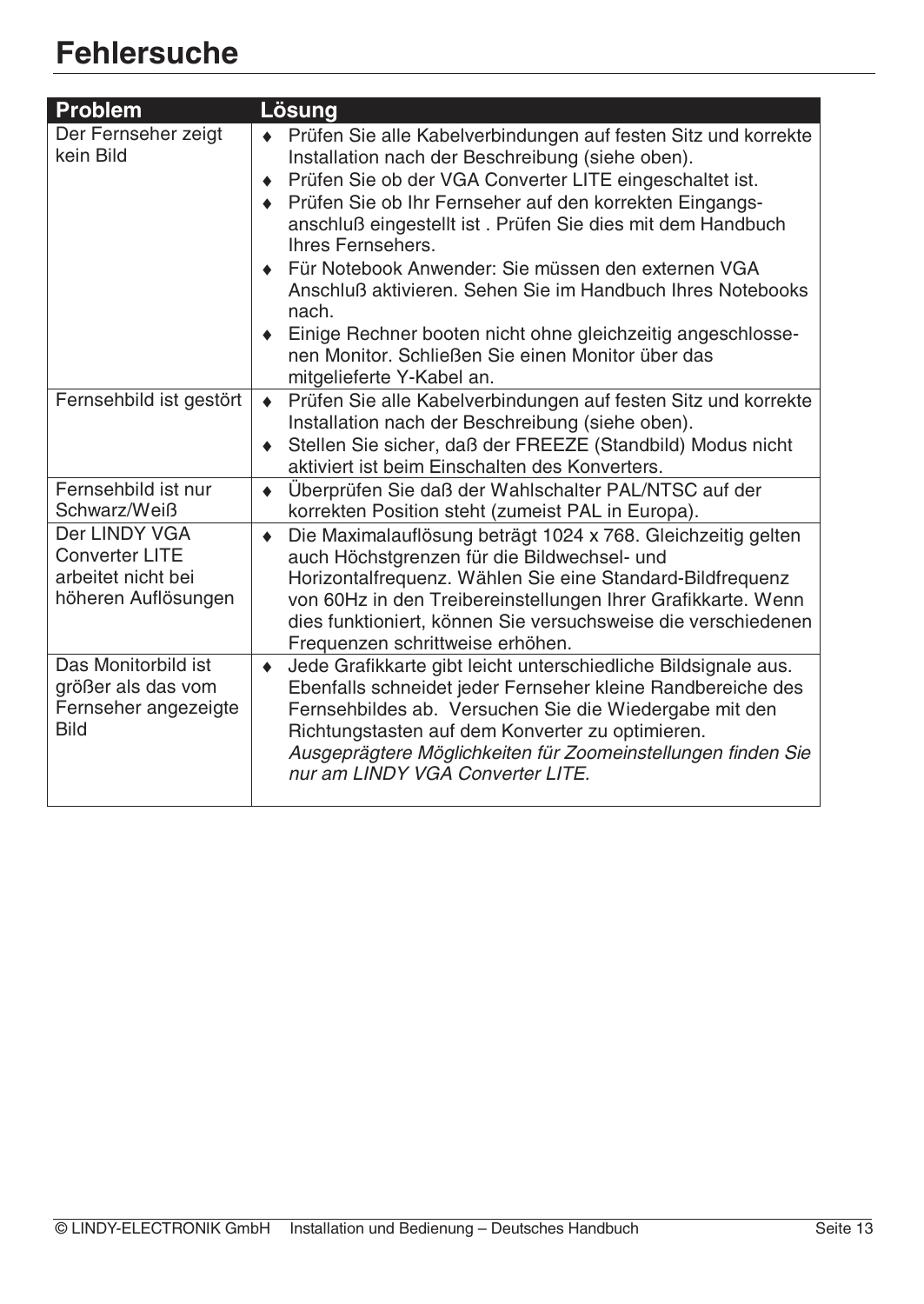# **A propos de ce manuel**

LINDY VGA Converter Lite - Installation et Utilisation Première Edition (Sep 2000)

LINDY VGA Converter Lite – LINDY Numéro Art. 32 565

© 2000 LINDY Electronics Ltd.

Tous droits réservés. Bien que toutes les précautions aient été prises pour l'élaboration de ce manuel, il est toujours possible qu'il ne soit pas exempt d'erreurs ou d'omissions. LINDY se réserve le droit de modifier la notice sans préavis. Tous droits réservés.

## **Informations complémentaires**

A utiliser dans un environnement sec et non-humide. Attention – Comprends un adaptateur secteur. Aucune garantie valable si l'adaptateur secteur est démonté. Connectez l'adaptateur à une prise secteur proche du LINDY VGA Converter Lite. N'utilisez pas l'adaptateur s'il est endommagé ou démonté.

## **Garantie**

Lindy France Ltd garantie que ce produit est exempt de tout défaut de fabrication pour une période de un an à partir de sa date d'achat. Si le produit devait être défectueux ou tombait en panne pendant la période de garantie, Lindy le remplacera ou le réparera à ses frais. Aucune autre garantie ne sera valable si le produit est mal utilisé ou en dehors des prescriptions de Lindy. Lindy ne sera pas non plus responsable pour raison de vol, dommage volontaire causés au produit. La garantie Lindy correspond aux termes décrits ci-dessus et doit dans toutes les circonstances être limitée au remboursement du produit.

Si vous rencontrez des difficultés à l'installation ou à l'utilisation de ce produit, veuillez contacter votre revendeur.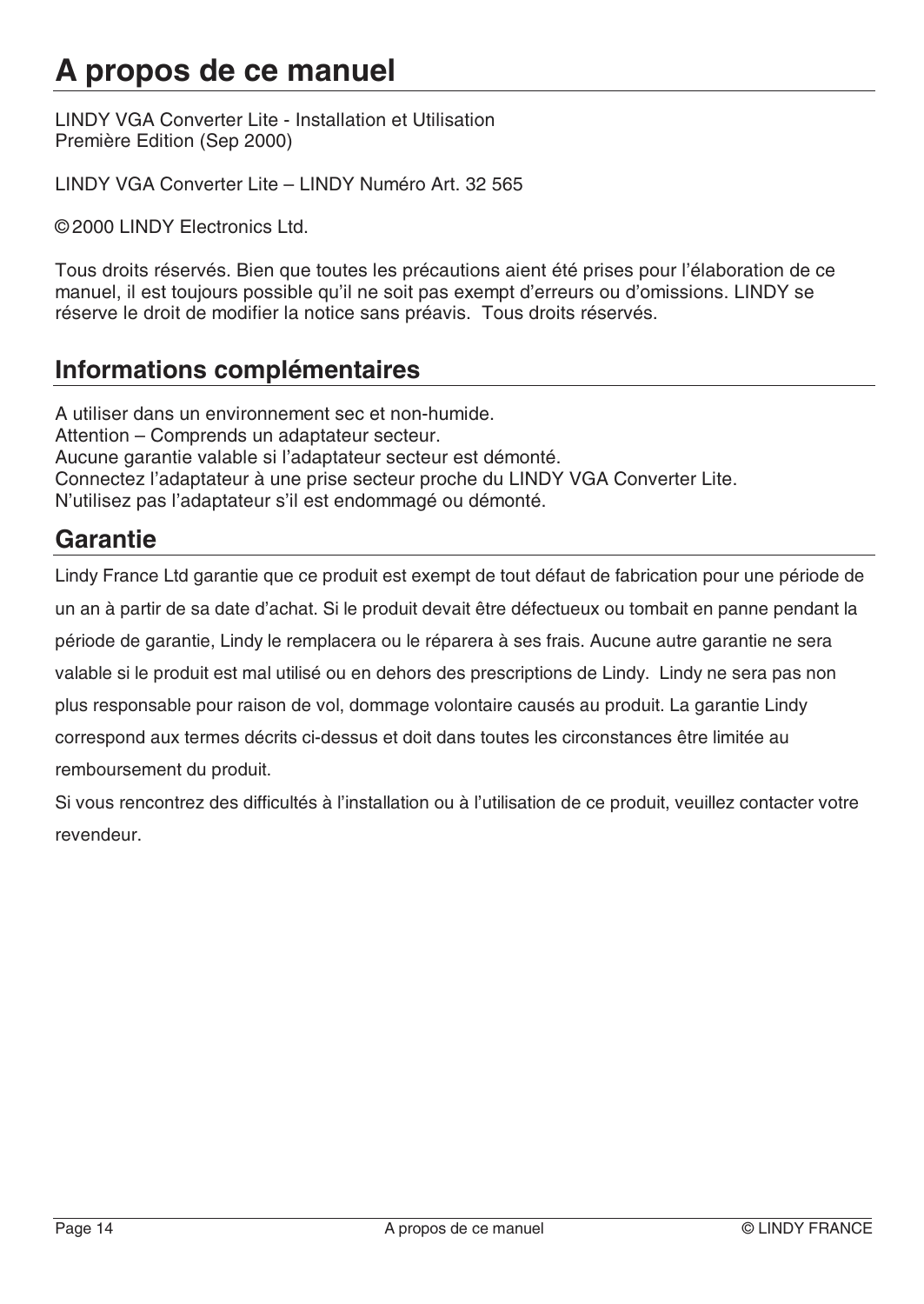**Le LINDY VGA Converter Lite** vous permet de connecter votre moniteur à votre téléviseur pour de larges performances vidéo, parfaitement adapté pour jouer à vos jeux PCs, regarder vos DVD et CDi sur votre grand écran TV.

# **Caractéristiques**

- Plug and Play pas de logiciel nécessaire
- Taille compacte pour un transport facile
- Compatible avec les systèmes NTSC et PAL
- Compatible SECAM grâce à l'adaptation RGB à sortie Scart sur systèmes PAL.
- Support excellent pour DVD et Cdi
- Support multi-standard pour IBM, Mac et plus.
- Support de résolutions
	- VGA 640x480 True Color
	- VGA 800x600 True Color
	- VGA 1024x768 True Color
	- VGA 1280x1024 True Color
- Technologie de réduction de scintillement.
- Sorties Vidéo Composite, S-VHS et RGB SCART avec audio (pour systèmes PAL & SECAM uniquement)
- Affichage simultané sur le moniteur PC et la télévision
- Fonction Zoom et Pan
- Underscan/Overscan (seulement en 640 x 480))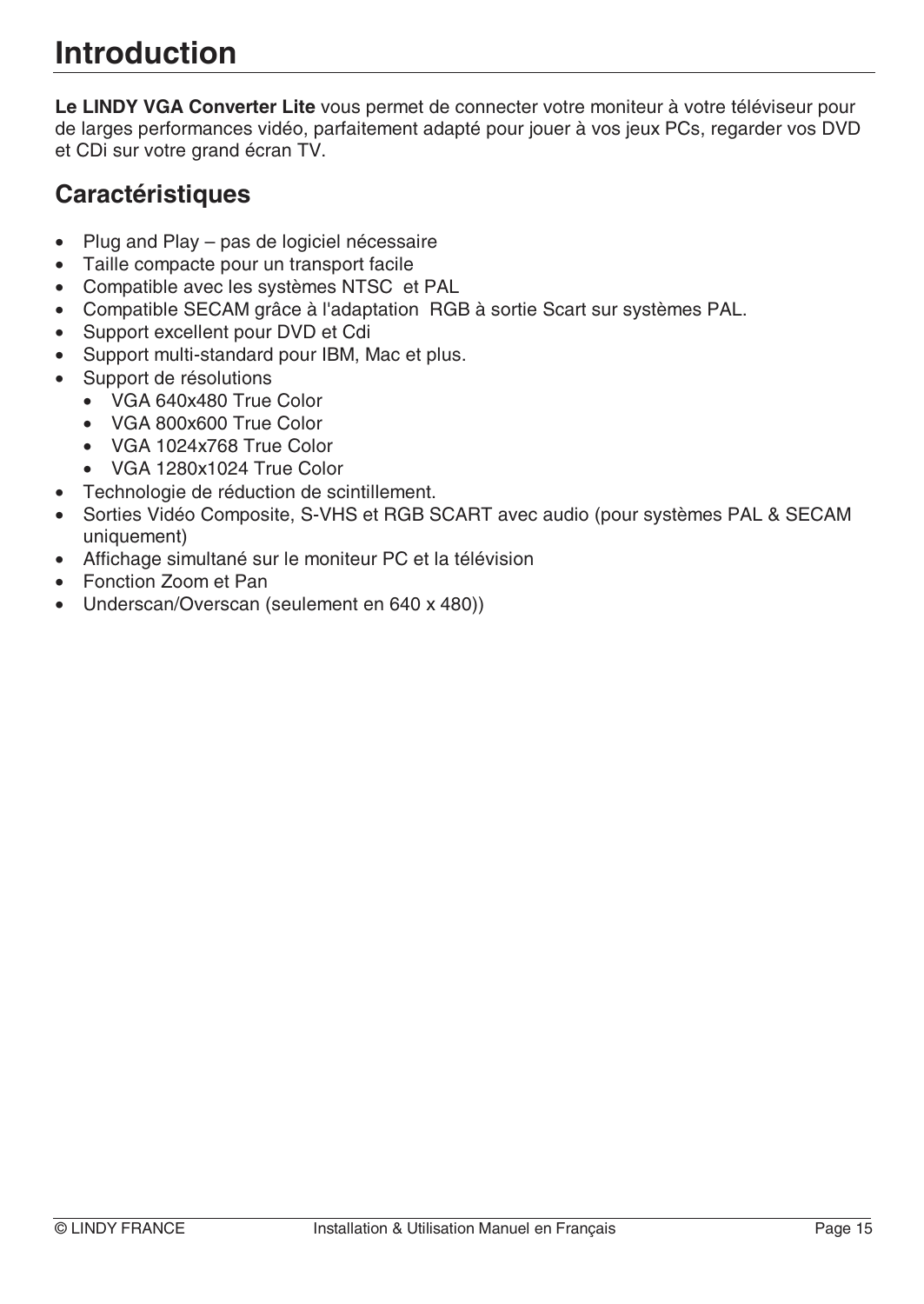# **Configuration Nécessaire**

- Un modèle IBM PC 286 ou supérieur avec une carte graphique VGA.
- Un Macintosh avec sortie vidéo. Un adaptateur optionnel peut-être nécessaire.
- Téléviseur PAL avec composite, Connexion vidéo S-VHS ou RGB SCART avec audio.

# **Contenu de l'emballage**

- LINDY VGA Converter Lite
- Le manuel de l'utilisateur
- Adaptateur d'alimentation AC-DC
- □ Câble "Y" VGA à LINDY VGA Converter
- Câble vidéo Composite
- Câble vidéo S-VHS
- Câble vidéo RGB à SCART avec support audio (systèmes PAL uniquement)

## **Accessoires Optionnels**

- Adaptateur vidéo Mac vers PC
- Adaptateur moniteur PC vers Mac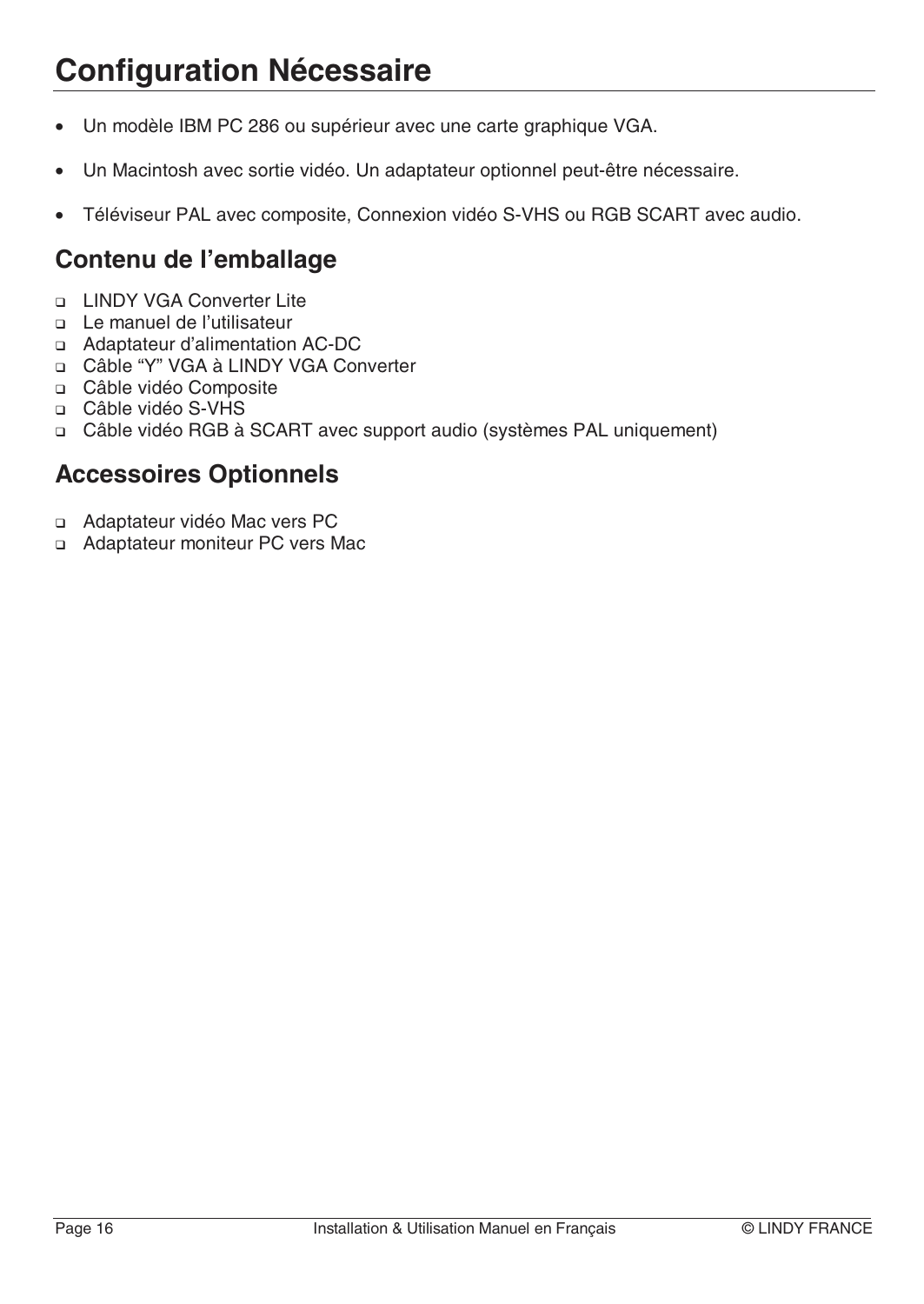## **Connexions du LINDY VGA Converter Lite et boutons de fonctions**



| <b>RESET</b>         | Réinitialisation de l'affichage TV             |
|----------------------|------------------------------------------------|
| <b>VGA</b>           | Sortie VGA pour le moniteur du PC              |
| DC <sub>5V</sub>     | Connexion d'alimentation, entrée DC 5V         |
|                      | 700mA                                          |
| C.V.                 | Sortie Vidéo Composite à TV                    |
| S-VHS                | Sortie vidéo S-VHS à TV                        |
| <b>SCART</b>         | Sortie RGB SCART à TV (système PAL)            |
| <b>SIZE</b>          | Affichage TV (Résolution 640x480)              |
| <b>SHARPNESS</b>     | Réglage de l'affichage TV                      |
| <b>REGLAGE</b>       | Pour changer la taille de l'affichage,         |
| <b>SWITCH</b>        | commutez sur Taille et utilisez les boutons H- |
| <b>TAILLE/IMAGE</b>  | Size et V-Size.                                |
|                      | Pour ajuster l'image, commutez sur Image et    |
|                      | utilisez les boutons luminosité et             |
|                      | scintillement.                                 |
| <b>ZOOM</b>          | Fonction Zoom In et Zoom Out                   |
| <b>DIRECTION</b>     | Affichage TV plus large et fonction PAN        |
|                      | Zoom dans quatres directions                   |
| <b>H-TAILLE</b>      | Changement de taille horizontale ou controle   |
| <b>CONTRASTE</b>     | du contraste du téléviseur                     |
| <b>V-TAILLE</b>      | Changement de la taille verticale ou mode      |
| <b>SCINTILLEMENT</b> | réduction de scintillement                     |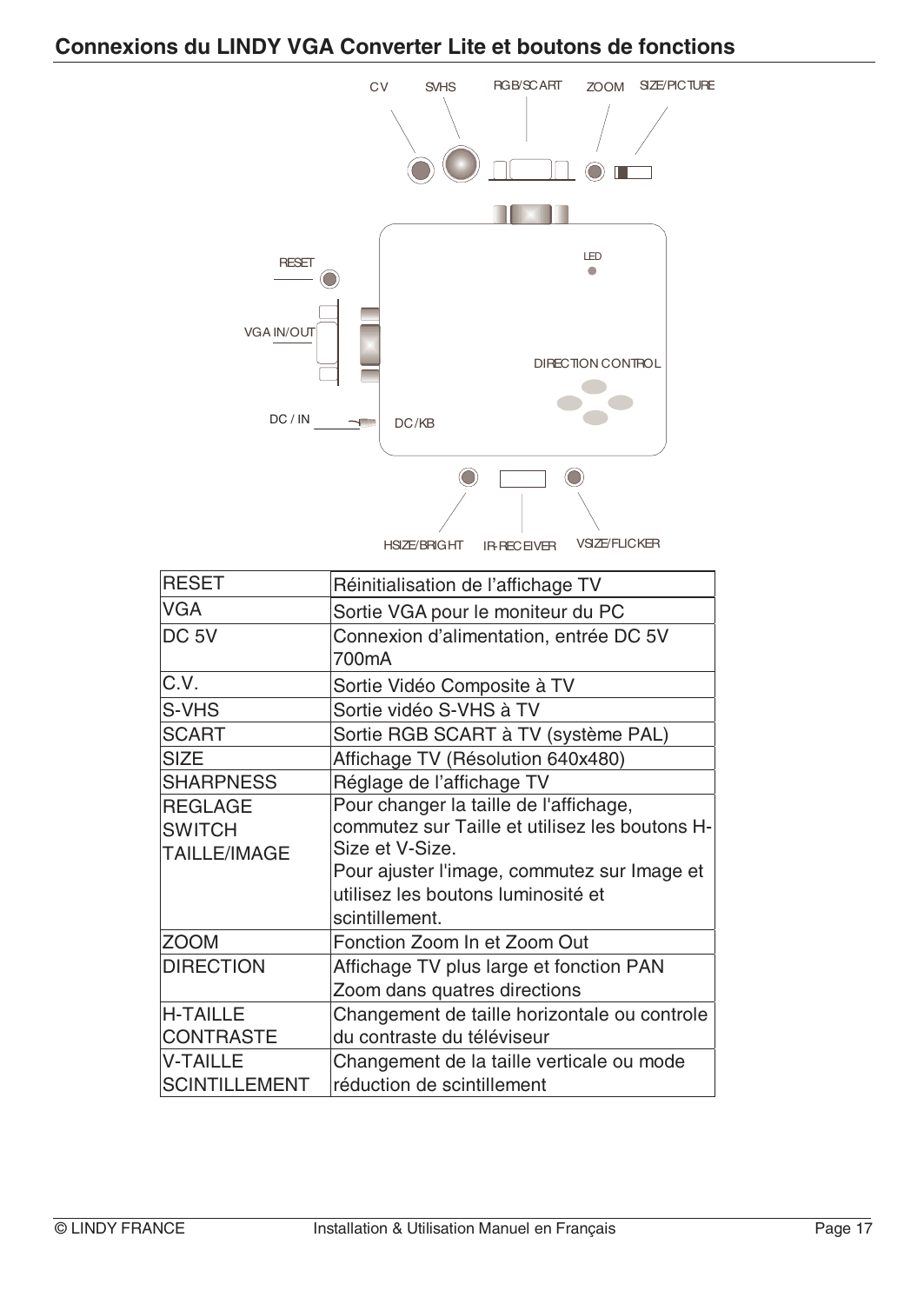# **Connexion du LINDY VGA Converter Lite à une sortie vidéo**

- Eteignez votre ordinateur et ses périphériques
- Placez le VGA Converter Lite à coté de votre ordinateur
- Connectez la sortie vidéo VGA Out à votre moniteur
- Connectez l'extrémité du câble "Y" nommé "VGA CARD" à la sortie vidéo de votre PC. Connectez l'autre extrémité du câble marqué "ENCODER" au VGA Converter Lite

## **Connexion du VGA Converter Lite à un moniteur vidéo**

- Connectez votre moniteur grâce au câble "Y" sur l'entrée "MONITOR"
- **Pour Macintosh:**

Un adaptateur optionnel PC à Mac peut être nécessaire avec certains modèles d'écrans Mac.

#### Remarques pour utilisateurs d'ordinateurs portables

Certains portables avec affichage LCD ne supportent pas l'affichage simultanée sur un moniteur et le portable. Il est possible de commuter sur un moniteur externe. Vérifiez la documentation de votre portable pour savoir comment activer cette option.

## **Connexion du VGA Converter Lite à un magnétoscope ou un téléviseur**

### ♦ **Vidéo Composite à TV**

Connectez une extrémité du câble vidéo composite au VGA Converter Lite et l'autre dans l'entrée vidéo de votre téléviseur.

#### ♦ **S-VHS à TV**

Connectez une extrémité du câble vidéo S-VHS au VGA Converter Lite et l'autre dans l'entrée vidéo de votre téléviseur.

### ♦ **RGB SCART Video à TV**

Si vous comptez utiliser un équipement spécial nécessitant une sortie SCART, connectez le câble RGB SCART à la sortie RGB SCART de votre TV.

#### ♦ **Pour un magnétoscope**

Si vous souhaitez utiliser un magnétoscope avec votre téléviseur, connectez une extrémité du câble vidéo composite au connecteur du VGA Converter Lite et l'autre extrémité à l'entrée du magnétoscope. Vous pouvez utiliser la connexion S-VHS pour une meilleure qualité d'affichage si votre magnétoscope supporte cette norme. Vous pouvez également connecter la sortie vidéo de votre magnétoscope à un téléviseur pour des démonstrations vidéo.

# **Connexion de l'alimentation**

• Connectez une extrémité de l'alimentation au connecteur jack du VGA Converter Lite et l'autre à une source de courant.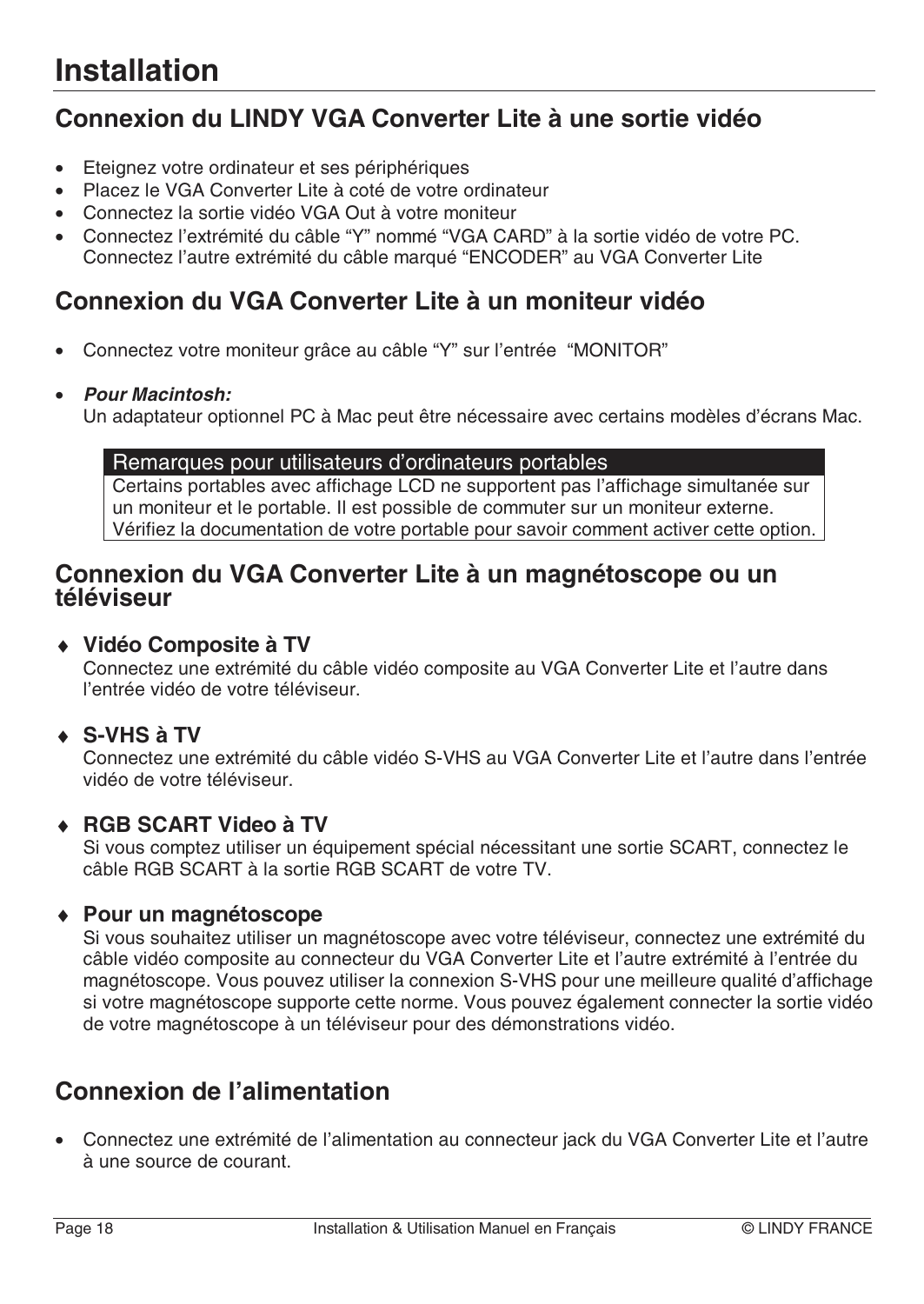| <b>Problèmes</b>                                                                  | <b>Solutions</b>                                                                                                                                                                                                                                                                                                                                                                                              |
|-----------------------------------------------------------------------------------|---------------------------------------------------------------------------------------------------------------------------------------------------------------------------------------------------------------------------------------------------------------------------------------------------------------------------------------------------------------------------------------------------------------|
| Pas d'affichage sur la<br>télévision en utilisant<br>le VGA Converter Lite.       | Vérifiez toutes les connexions décrites dans le manuel<br>Vérifiez la mise sous tension du convertisseur<br>Vérifiez que le bon canal AV soit sélectionné. Des téléviseurs<br>récents disposent de plusieurs canaux<br>Commutez sur le mode moniteur externe si vous utilisez un<br>ordinateur portable<br>Certains systèmes nécessitent la connexion d'un moniteur<br>externe pour que le système fonctionne |
| L'image TV est<br>disproportionnée                                                | Vérifiez bien que tous les câbles soient connectés<br>Vérifiez que la fonction FREEZE soit sur OFF lorsque vous<br>allumez le VGA Converter Lite                                                                                                                                                                                                                                                              |
| Affichage TV en noir<br>et blanc seulement                                        | Vérifiez si le système PAL/SECAM est sélectionné<br>correctement.                                                                                                                                                                                                                                                                                                                                             |
| Le VGA Converter<br>Lite ne fonctionne pas<br>dans de plus hautes<br>résolutions  | Le taux de raffraichissement est trop haut. Essayez de le<br>diminuer. Sinon, essayez de baisser la résolution.                                                                                                                                                                                                                                                                                               |
| L'affichage de<br>l'ordinateur n'est pas<br>affiché entièrement<br>sur l'écran TV | Chaque sortie vidéo est différente des autres.<br>Utilisez les boutons de direction et de positionnement de<br>l'écran du VGA Converter Lite.                                                                                                                                                                                                                                                                 |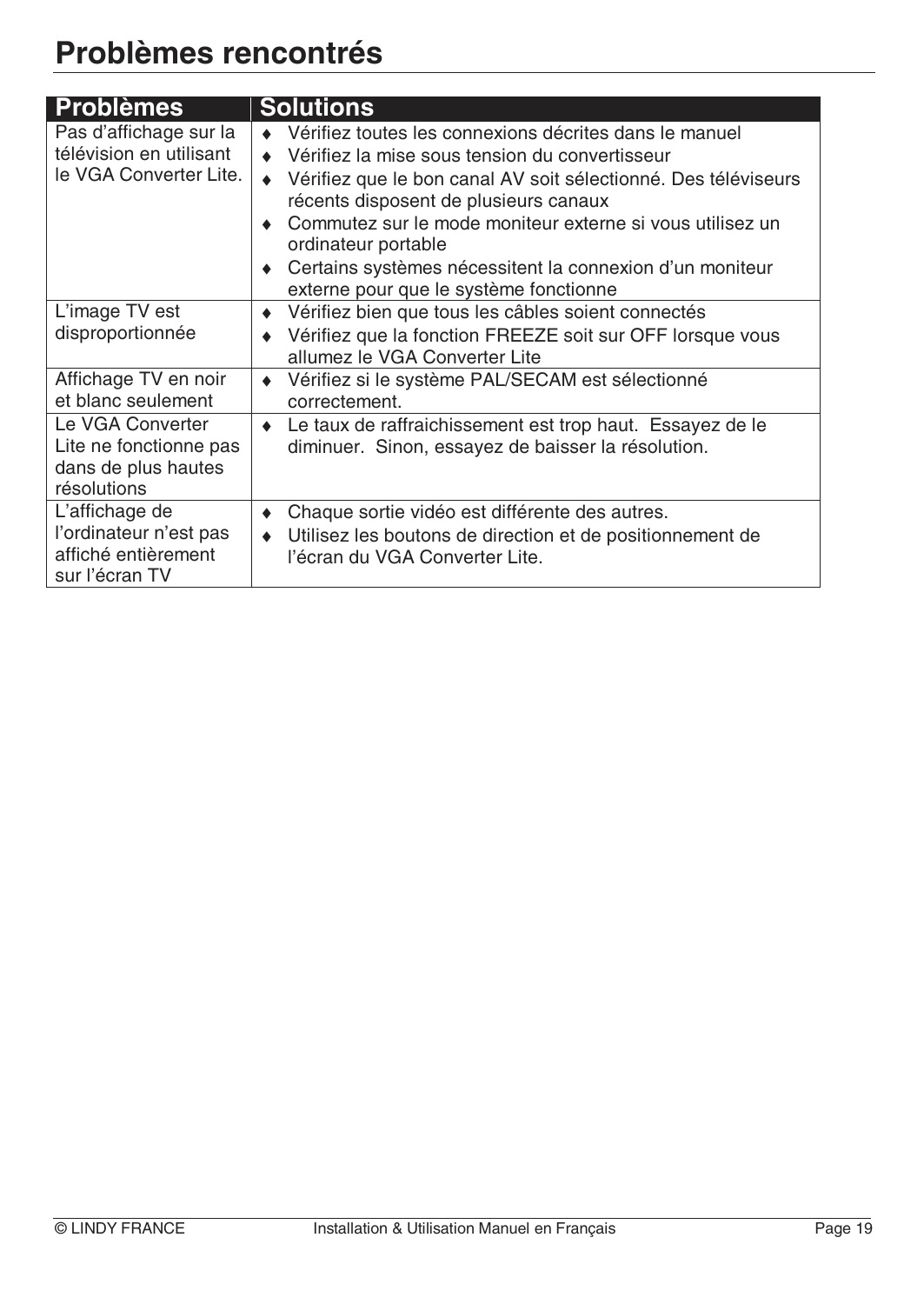LINDY VGA Converter Lite – Installazione e Utilizzo Prima Edizione (Sep 2000)

LINDY VGA Converter Lite – LINDY Codice Articolo 32 565

© 2000 LINDY Italia Srl

Tutti i diritti sono riservati. Ogni precauzione è stata presa durante la stesura di questo manuale, LINDY Italia Srl non si assume responsabilità per errori o omissioni. Neanche per danni causati dall'utilizzo delle informazioni contenute. Ci riserviamo il diritto di cambiare le specifiche, funzionalità e lo schema del circuito senza alcun preavviso. Tutti i marchi sono registrati.

## **Precauzioni**

- Utilizzare in ambienti secchi, solo con strumentazioni prive di sostanze oleose.
- Attenzione non modificare le parti interne dell'alimentatore.
- Nessuno è autorizzato alla modifica delle parti dell'alimentatore non aprire.
- Inserire l'alimentatore nella presa di corrente vicina al LINDY VGA Converter Lite.
- Non utilizzare l'alimentatore nel caso in cui vi sembri danneggiato, rotto o sospettate che non funzioni correttamente.

## **Garanzia**

LINDY Italia Srl garantisce questo prodotto per la durata di dodici mesi dalla data di acquisto. Se il prodotto si dovesse guastare o funzionare non correttamente durante questo periodo, LINDY lo riparerà o sostituirà. Nessuna responsabilità può essere accettata per danni o circostanze al di fuori del controllo della LINDY. Inoltre LINDY non sarà responsabile per qualsiasi perdita, danno direttamente o indirettamente provocato dall'uso di questo prodotto. La totale responsabilità di LINDY sotto i termini di questa garanzia sarà nelle circostanze limitata al rimborso del valore di questo prodotto.

Per qualsiasi difficoltà nell'installazione o nell'utilizzo di questo prodotto che risultino non risolvibili, per cortesia contattate il Vostro fornitore.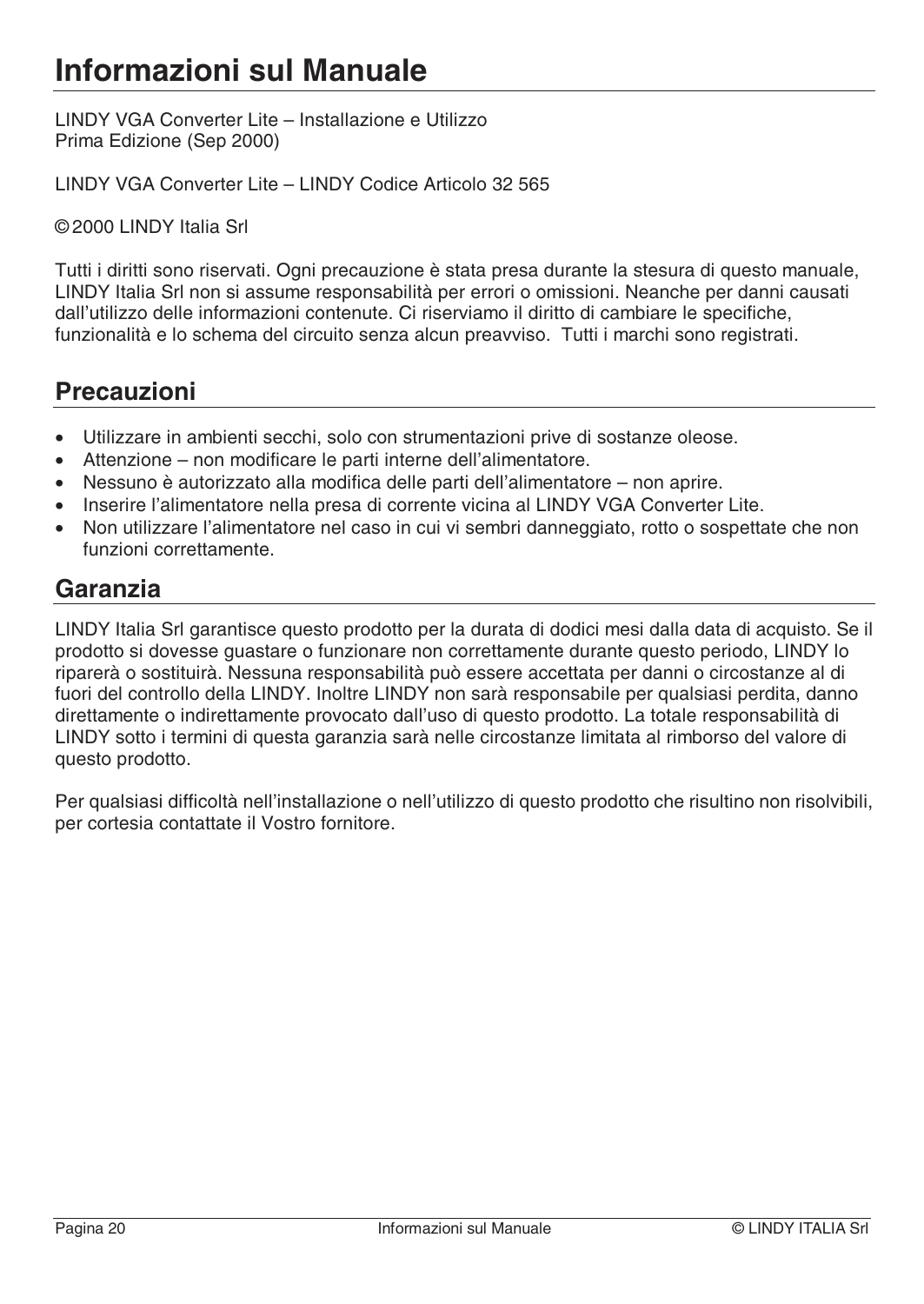# **Introduzione**

Il LINDY VGA Converter Lite converte la grafica presente su un computer ad una TV. E' possibile quindi giocare con videogiochi, vedere il DVD dal Vostro PC e presentazioni basilari.

# **Caratteristiche**

- Plug and Play non richiede software d'installazione
- Di dimensioni estremamente compatte per un facile trasporto
- Supporta sistemi NTSC e PAL
- Supporta il sistema SECAM attraverso l'uscita RGB a Scart su un sistema PAL
- Supporto eccellente per DVD e CDi
- Supporta computer con sistemi multi-standard IBM, Mac e altri.
- Supporta più risoluzioni
	- VGA 640 x 480 true colour
	- VGA 800 x 600 true colour
	- VGA 1024 x 768 true colour
	- VGA 1280 x 1024 true colour
- Tecnologia anti-fliccheraggio
- Video Composito, uscita S-VHS e RGB Scart con cavo audio (solo per sistemi PAL & SECAM)
- Visualizzazione simultanea dell'immagine sia sul monitor del che sullo schermo del televisore
- Controllo del fermo immagine
- Funzione di Zoom e Pan
- Underscan/Overscan (solo in risoluzione 640 x 480)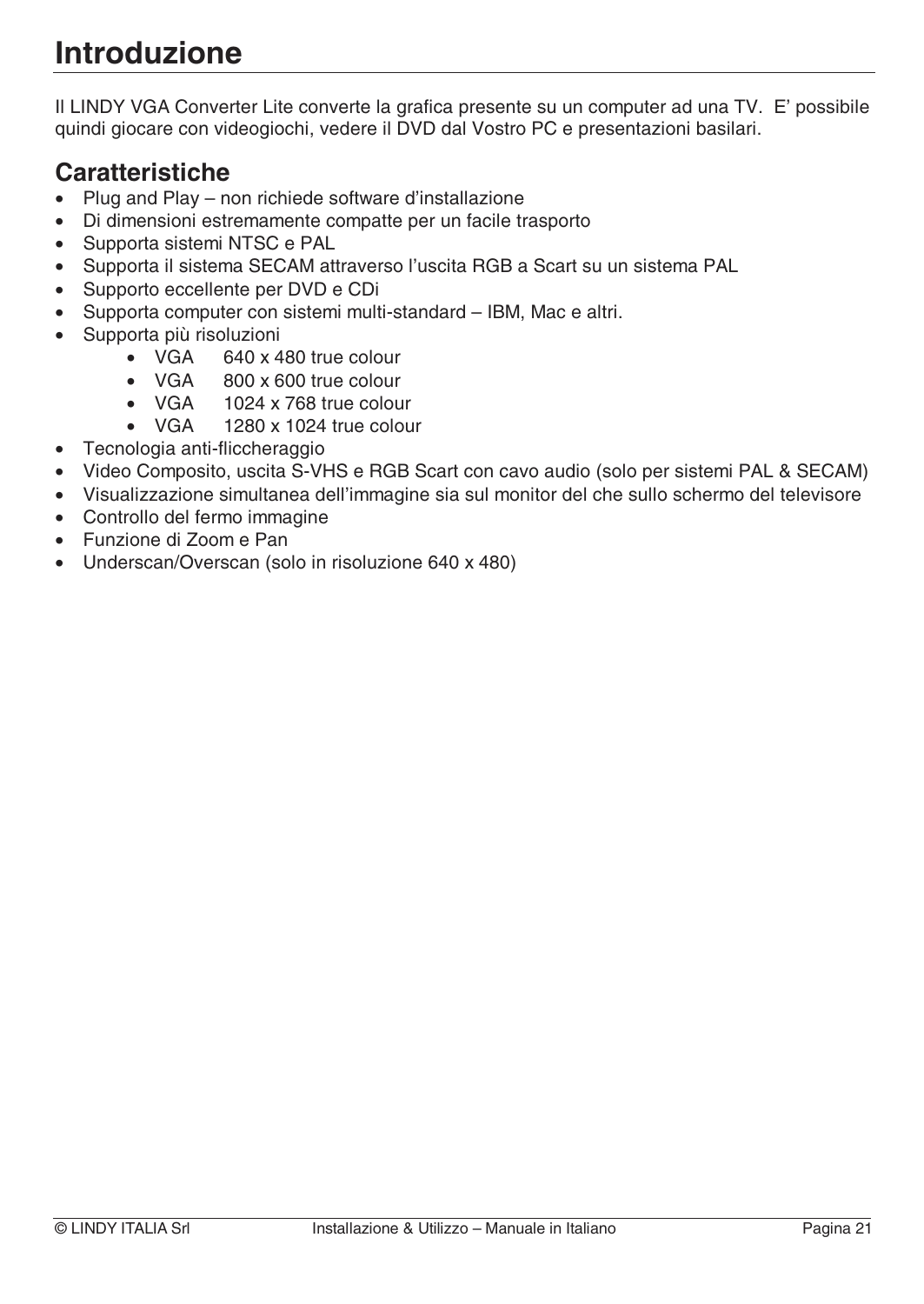# **Requisiti del sistema**

- Qualsiasi 286 o modello superiore di PC/AT IBM compatibile con una scheda grafica VGA.
- Qualsiasi computer Apple Macintosh con uscita video. Adattatori opzionali dovranno essere richiesti.
- PAL TV Video Composito, S-VHS o RGB SCART con cavo audio.

## **Contenuto della scatola**

- LINDY VGA Converter Lite
- Manuale
- Alimentatore AC-DC
- Cavo a "Y" VGA a LINDY VGA Converter Lite
- □ Cavo Video Composito
- □ Cavo Video S-VHS
- Cavo Video RGB a SCART con supporto audio (solo per sistemi PAL)

## **Accessori opzionali**

- a Adattatore computer Mac a video PC
- Adattatore video PC video a monitor Mac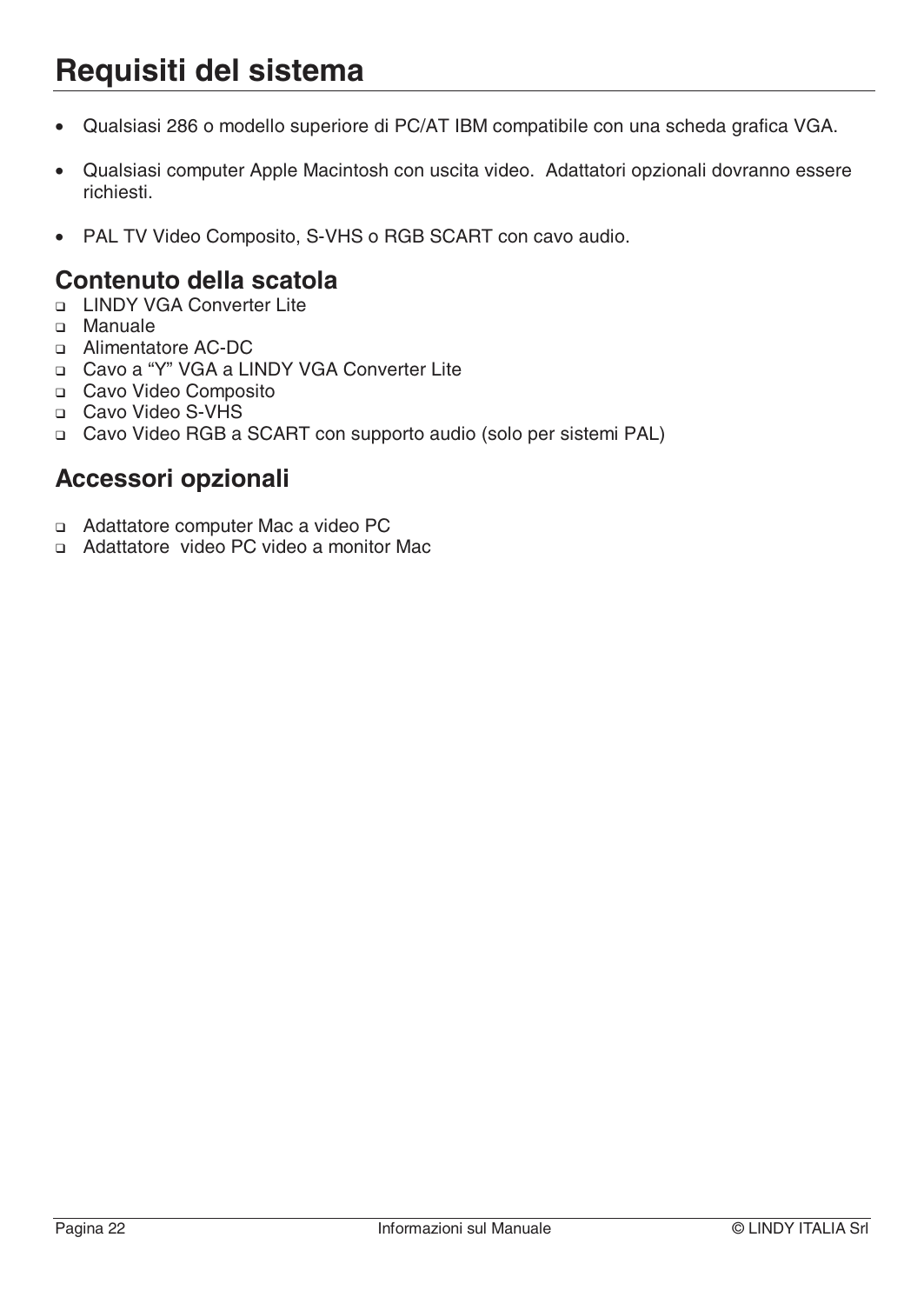# **LINDY VGA Converter Lite Collegamenti & Funzioni dei Tasti**



| <b>RESET</b>      | Resetta lo schermo della TV                                     |
|-------------------|-----------------------------------------------------------------|
| <b>VGA</b>        | Uscita VGA a monitor VGA e ingresso dalla                       |
|                   | scheda VGA utilizzando il cavo a "Y"                            |
|                   | compreso nella fornitura del LINDY VGA                          |
|                   | <b>Converter Lite</b>                                           |
| DC <sub>5V</sub>  | Ingresso alimentatore, DC 5V 700mA                              |
| $\overline{C.V.}$ | Uscita Video Composito alla TV                                  |
| S-VHS             | Uscita Video S-VHS alla TV                                      |
| <b>SCART</b>      | RGB SCART uscita per TV (sistema PAL)                           |
| <b>SIZE</b>       | Dimensione video TV (solo risoluzione                           |
|                   | 640x480)                                                        |
| <b>SHARPNESS</b>  | Nitidezza dello schermo TV                                      |
| SIZE/PICTURE      | Per modificare la dimensione dello schermo,                     |
|                   | SWITCH SETTING commutare su "Size" e utilizzare i tasti "H-     |
|                   | Size" & "V-Size".                                               |
|                   | Per aggiustare l'immagine, commutare su                         |
|                   | "Picture" e utilizzare i tasti "Bright & Flicker".              |
| <b>ZOOM</b>       | Attiva e disattiva lo Zoom                                      |
| <b>DIRECTION</b>  | Spostamento dello schermoTV e possibilità di                    |
|                   | PAN Zoom in quattro direzioni                                   |
| H – SIZE/BRIGHT   | Modifica la dimensione orizzionrale o la                        |
|                   | luminosità della TV                                             |
|                   | V - SIZE/FLICKER Modifica la dimensione verticale o la Modalità |
|                   | di fliccheraggio                                                |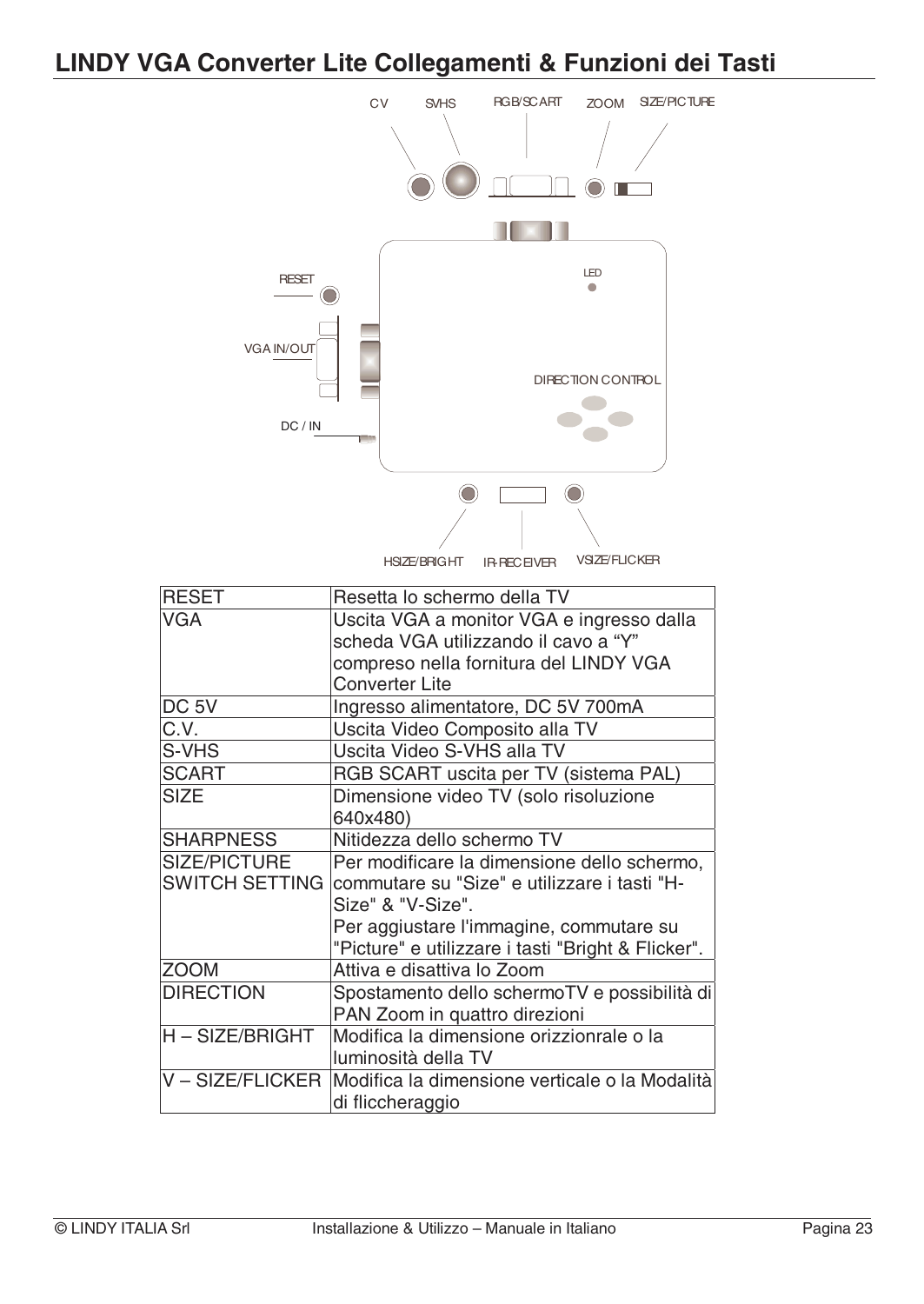# **Collegamento del LINDY VGA Converter Lite all'uscita video**

- ♦ Spegnere il Vostro computer e le sue periferiche
- ♦ Posizionare il LINDY VGA Converter Lite vicino al Vostro computer
- ♦ Collegare l'uscita grafica VGA sul Vostro computer al LINDY VGA Converter Lite
- ♦ Inserire la parte finale del cavo a "Y" identificata come "VGA CARD" all'uscita video grafica del Vostro computer. Inserire la parte finale del cavo a "Y" identificata come "ENCODER" nel VGA Converter Lite

## **Collegamento del LINDY VGA Converter Lite ad un monitor del computer**

♦ Collegare il monitor del computer al LINDY VGA Converter Lite inserendo il connettore del cavo a "Y" identificato come "MONITOR"

#### **Per Macintosh:**

Un adattatore PC a Mac può essere richiesto con alcuni modelli di monitor Macintosh.

#### Nota speciale per utenti di Laptop

Alcuni notebook o laptop con schermo LCD non possono supportare simultaneamente un monitor LCD ed uno esterno; dovreste commutare il video ad una porta di monitor esterna. Pregasi verificare la documentazione del Vostro computer relativa all'abilitazione di una porta monitor esterna.

## **Collegamento del LINDY VGA Converter Lite ad un Televisore o VCR**

### ♦ **Video Composito a TV**

Collegare un'estremità del cavo Video Composito al connettore Video Composito sul LINDY VGA Converter Lite e l'altra estremità all'ingresso della porta Video sulla TV.

### ♦ **S-VHS a TV**

Collegare un'estremità del cavo S-VHS al connettore S-VHS sul LINDY VGA Converter Lite e l'altra estremità all'ingresso S-VHS sulla TV.

### ♦ **RGB SCART Video a TV**

Se desiderate utilizzare una speciale apparecchiatura che richiede un'uscita video RGB SCART, collegare il cavo RGB SCART all'uscita Video RGB SCART.

### ♦ **Per VCR**

Se volete utilizzare un VCR con un Televisore, collegare un'estremità del cavo Video Composito video all'attacco Video Composito sul LINDY VGA Converter Lite e l'altra estremità all'ingresso Video del VCR. Potete utilizzare l'attacco S-VHS per migliorare la qualità se il Vostro VCR supporta S-VHS. Inoltre potete collegare l'uscita video del VCR alla TV per gestire un monitoraggio.

# **Collegamento dell'alimentatore**

• Collegare un'estremità dell'alimentatore alla presa jack sul LINDY VGA Converter Lite e l'altra estremità all'alimentatore.